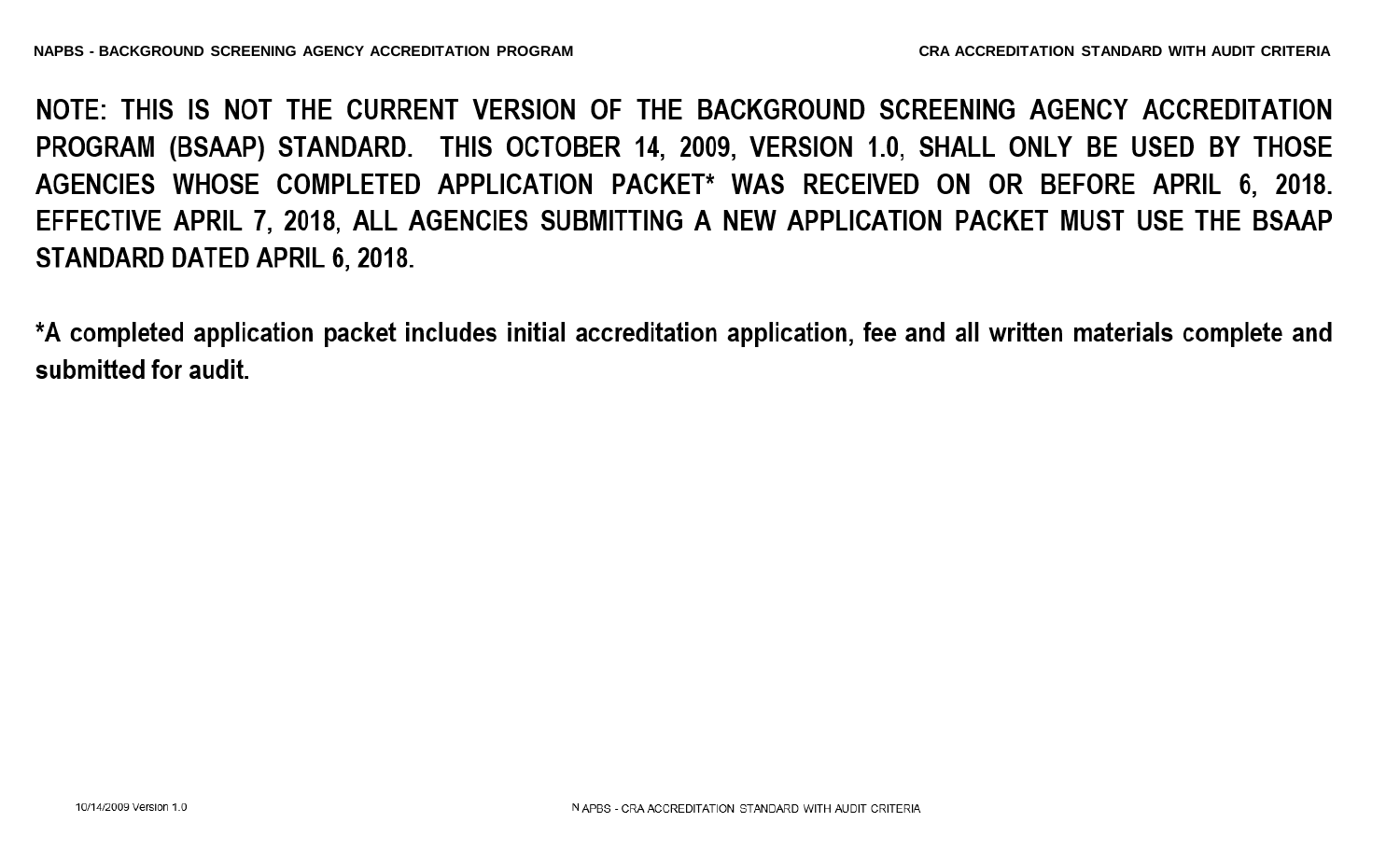| <b>Clause</b>                                                                                                                                                                                                                                                                                           | <b>Measure &amp; Documentation</b><br><b>Typically Subject to Desk Audit</b>                                                                                                                                                                                                                                                                                                                                                              | <b>Potential Verification for Onsite Audit</b>                                                                                                                                                                                                                                                                      | Attributes of and Suggestions for Onsite Audit<br>What auditor should look for in policy, procedure, activity                                                                                                                                                                                                                                                                                                                                                                                                                                                                                                                                                                                                                                                                                                            |
|---------------------------------------------------------------------------------------------------------------------------------------------------------------------------------------------------------------------------------------------------------------------------------------------------------|-------------------------------------------------------------------------------------------------------------------------------------------------------------------------------------------------------------------------------------------------------------------------------------------------------------------------------------------------------------------------------------------------------------------------------------------|---------------------------------------------------------------------------------------------------------------------------------------------------------------------------------------------------------------------------------------------------------------------------------------------------------------------|--------------------------------------------------------------------------------------------------------------------------------------------------------------------------------------------------------------------------------------------------------------------------------------------------------------------------------------------------------------------------------------------------------------------------------------------------------------------------------------------------------------------------------------------------------------------------------------------------------------------------------------------------------------------------------------------------------------------------------------------------------------------------------------------------------------------------|
| <b>Data Information and Security</b>                                                                                                                                                                                                                                                                    |                                                                                                                                                                                                                                                                                                                                                                                                                                           | DEFINITION: Consumer information includes any information identifiable to one or more consumers, including that found in vendor reports,<br>spreadsheets, consumer reports, paper or electronic information management systems, faxed documents, and client communications.                                         |                                                                                                                                                                                                                                                                                                                                                                                                                                                                                                                                                                                                                                                                                                                                                                                                                          |
| 1.1 Information Security                                                                                                                                                                                                                                                                                |                                                                                                                                                                                                                                                                                                                                                                                                                                           |                                                                                                                                                                                                                                                                                                                     |                                                                                                                                                                                                                                                                                                                                                                                                                                                                                                                                                                                                                                                                                                                                                                                                                          |
| CRA shall have a written information security policy. CRA shall<br>designate one or more individuals within the organization who are<br>responsible for implementing, managing and enforcing the<br>information security policy.                                                                        | CRA shall provide written information security policy.                                                                                                                                                                                                                                                                                                                                                                                    | CRA shall present written information security policy. If questioned,<br>CRA employees should demonstrate knowledge of information<br>security policy and be able to access current policy.                                                                                                                         | This is an overarching information security policy which broadly addresses<br>security within the CRA environment. This policy may reference other<br>security policies and/or procedures dealing with specific security topics. The<br>security topics addressed may include some or all of the following, but are<br>not limited to: confidentiality agreements with vendors and employees;<br>physical security of consumer information; electronic security of consumer<br>information; communicating consumer information to vendors, clients, and<br>other parties; providing and communicating information to consumers;<br>permissible uses of portable and/or removeable electronic storage devices.                                                                                                            |
|                                                                                                                                                                                                                                                                                                         | CRA shall employ or retain a minimum of one person who is<br>responsible for CRA's overall information security program. This<br>will be evidenced by written job description, policy, procedure, or<br>other documentation. If various people are responsible for different<br>aspects of the program, one person shall hold overall responsibility<br>as evidenced by job description, organizational chart, or other<br>documentation. | CRA shall present written job description, policy, procedure or other<br>documentation which identifies, by name and/or title, the person<br>responsible for the overall information security program.                                                                                                              | CRA shall make available documentation which clearly identifies person, by<br>name and title, who is responsible for overall information security program.                                                                                                                                                                                                                                                                                                                                                                                                                                                                                                                                                                                                                                                               |
| 1.2 Data Security                                                                                                                                                                                                                                                                                       |                                                                                                                                                                                                                                                                                                                                                                                                                                           |                                                                                                                                                                                                                                                                                                                     |                                                                                                                                                                                                                                                                                                                                                                                                                                                                                                                                                                                                                                                                                                                                                                                                                          |
| CRA shall have procedures in place to protect consumer                                                                                                                                                                                                                                                  | CRA shall provide written procedures in place to protect consumer                                                                                                                                                                                                                                                                                                                                                                         | CRA employees dealing with consumer information shall be able to                                                                                                                                                                                                                                                    | The policies and procedures designed to protect consumer information may                                                                                                                                                                                                                                                                                                                                                                                                                                                                                                                                                                                                                                                                                                                                                 |
| information under the control of the CRA from internal and<br>external unauthorized access. These procedures shall include<br>specifications for the securing of information in both hard copy<br>and electronic form, including information stored on portable<br>and/or removable electronic devices. | information from unauthorized electronic and/or physical access.<br>This includes the collection, use, storage, and destruction of<br>consumer information in both paper and electronic form.                                                                                                                                                                                                                                             | explain and demonstrate procedures for protecting consumer<br>information in their posession, whether such information is used<br>internally and/or externally, and be able to access current<br>documentation. CRA will also be able to demonstrate electronic and<br>physical protection of consumer information. | include some or all of the following, but are not limited to: 1) securing<br>unattended workstations, 2) limited access to networks, data, and work<br>areas, 3) limiting consumer information provided to information sources to<br>only that information which is needed to conduct a search, 4) destruction of<br>hard copy documents, 5) identification of caller before providing consumer<br>information, 6) employee badging or other identification system, 7)<br>unescorted visitor policy, 8) secure document destruction, 9) secure transport<br>of information, 10) use of encryption and/or secure networks and/or websites,<br>11) password assignment and replacement, 12) controlling use of portable<br>storage devices, 13) alarm systems, 14) door locks, and 15) secure server<br>and back-up sites. |
| 1.3 Intrusion and Data Security                                                                                                                                                                                                                                                                         |                                                                                                                                                                                                                                                                                                                                                                                                                                           |                                                                                                                                                                                                                                                                                                                     |                                                                                                                                                                                                                                                                                                                                                                                                                                                                                                                                                                                                                                                                                                                                                                                                                          |
| CRA shall have procedures in place to detect, investigate and                                                                                                                                                                                                                                           | CRA shall provide procedures for detecting and identifying                                                                                                                                                                                                                                                                                                                                                                                | CRA shall make available the procedure, process, and/or tools used                                                                                                                                                                                                                                                  | CRA should be able to present proof of tools used to protect network, data,                                                                                                                                                                                                                                                                                                                                                                                                                                                                                                                                                                                                                                                                                                                                              |
| respond to an information system intrusion, including consumer<br>notification where warranted.                                                                                                                                                                                                         | information system intrusions (unauthorized access to computer<br>systems and/or consumer data).                                                                                                                                                                                                                                                                                                                                          | to monitor access and identify potential intrusions.                                                                                                                                                                                                                                                                | and consumer information. This may be intrusion/detection testing results,<br>firewall protections used, secure website, etc.                                                                                                                                                                                                                                                                                                                                                                                                                                                                                                                                                                                                                                                                                            |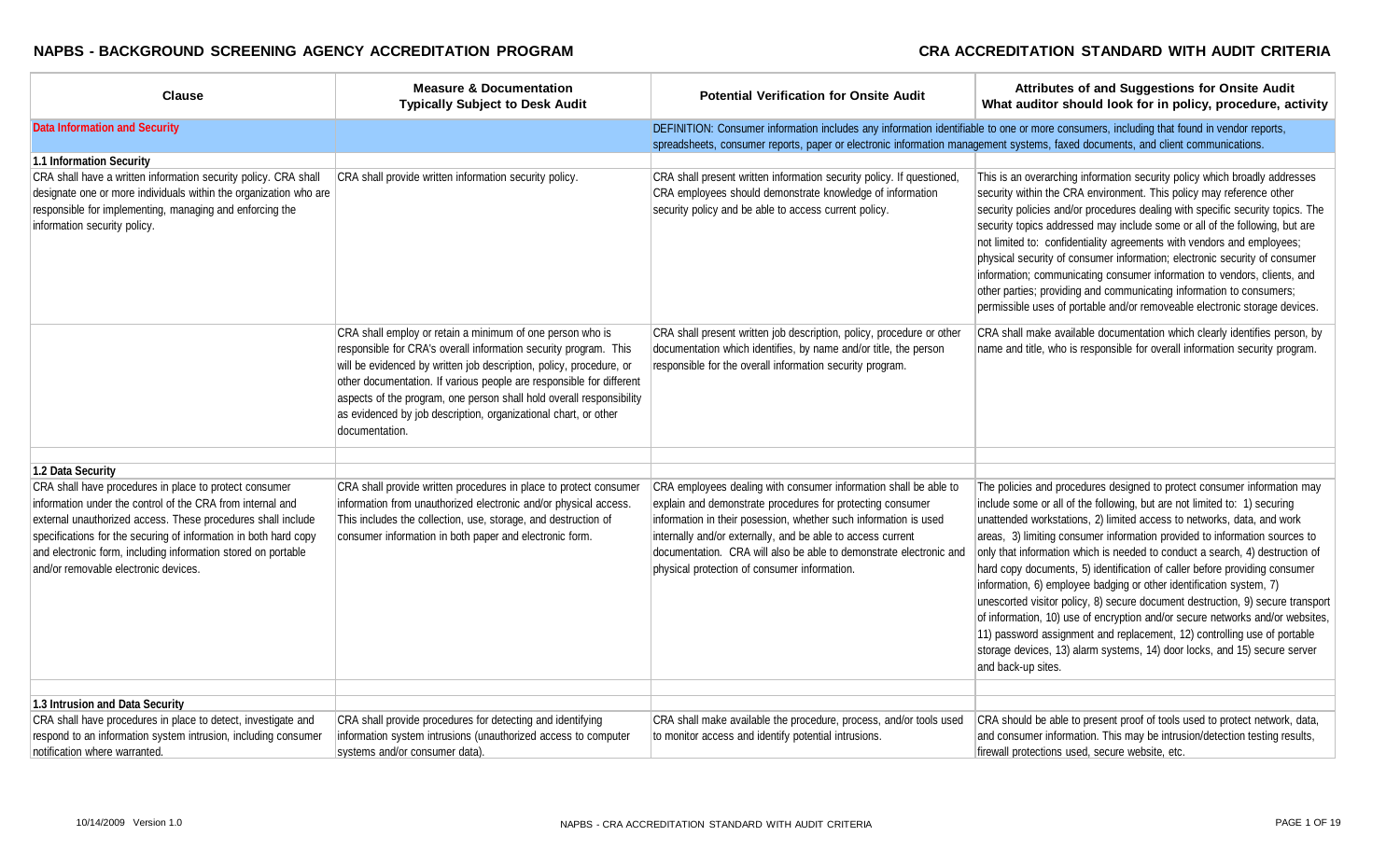| <b>Clause</b>                                                                                                                                                                                                                                                                                                                                                                              | <b>Measure &amp; Documentation</b><br><b>Typically Subject to Desk Audit</b>                                                                                             | <b>Potential Verification for Onsite Audit</b>                                                                                                                                                                                                                                                                                                                                                  | Attributes of and Suggestions for Onsite Audit<br>What auditor should look for in policy, procedure, activity                                                                                                                                                                                                                                                                                                                                               |
|--------------------------------------------------------------------------------------------------------------------------------------------------------------------------------------------------------------------------------------------------------------------------------------------------------------------------------------------------------------------------------------------|--------------------------------------------------------------------------------------------------------------------------------------------------------------------------|-------------------------------------------------------------------------------------------------------------------------------------------------------------------------------------------------------------------------------------------------------------------------------------------------------------------------------------------------------------------------------------------------|-------------------------------------------------------------------------------------------------------------------------------------------------------------------------------------------------------------------------------------------------------------------------------------------------------------------------------------------------------------------------------------------------------------------------------------------------------------|
|                                                                                                                                                                                                                                                                                                                                                                                            | CRA shall provide procedures for responding to information system<br>intrusions including how consumer notification requirements are<br>determined.                      | CRA shall make available the procedure, process, and/or tools used<br>to respond to intrusions. If questioned, CRA employees should<br>demonstrate knowledge of procedure to be followed in case of<br>intrusion or suspected intrusion and be able to access current<br>documentation.                                                                                                         | Process/procedure should include some or all of, but is not limited to: 1)<br>individual to contact in case of intrusion and his/her back-ups, 2) necessity of<br>immediately stopping intrusion activity, if still occurring, 3) determination of<br>notification requirements, 4) preparing notification, 5) obtaining necessary<br>approvals of notification language, 6) communicating notification, and 7) de-<br>brief to prevent future occurrences. |
|                                                                                                                                                                                                                                                                                                                                                                                            |                                                                                                                                                                          |                                                                                                                                                                                                                                                                                                                                                                                                 |                                                                                                                                                                                                                                                                                                                                                                                                                                                             |
| <b>1.4 Stored Data Security</b><br>CRA shall have procedures in place to ensure backup data is                                                                                                                                                                                                                                                                                             |                                                                                                                                                                          |                                                                                                                                                                                                                                                                                                                                                                                                 |                                                                                                                                                                                                                                                                                                                                                                                                                                                             |
| stored in an encrypted or otherwise protected manner.                                                                                                                                                                                                                                                                                                                                      | CRA shall provide written policy, procedure or other documentation<br>explaining data backup, storage, and access procedures.                                            | CRA shall make available the individual responsible for data backup<br>and storage. This individual shall be able to describe and/or provide<br>documentation related to backup and data storage.                                                                                                                                                                                               | The process used to backup and store data should include: limiting backup to<br>select authorized individuals, secure transport of backup tapes to storage<br>facility, and security at the storage location. At a minimum this includes<br>locked storage facility and password protected access.                                                                                                                                                          |
| 1.5 Password Protocol                                                                                                                                                                                                                                                                                                                                                                      |                                                                                                                                                                          |                                                                                                                                                                                                                                                                                                                                                                                                 |                                                                                                                                                                                                                                                                                                                                                                                                                                                             |
| CRA shall require strong password protocol pursuant to current                                                                                                                                                                                                                                                                                                                             | CRA shall provide written policy, procedure, or other documentation                                                                                                      | CRA shall make available the individual responsible for password                                                                                                                                                                                                                                                                                                                                | CRA should demonstrate that password is required for sign-on and also                                                                                                                                                                                                                                                                                                                                                                                       |
| security best practices.                                                                                                                                                                                                                                                                                                                                                                   | which explains password protocol and how such protocol is used.                                                                                                          | protocol. This individual shall be able to describe and/or provide<br>documentation related to password characteristics, assignment,<br>replacement, and recordkeeping. If questioned, CRA employees who<br>use passwords shall explain process to obtain a password for<br>him/herself and/or client and be able to access current<br>documentation.                                           | demonstrate procedure for changing password. Required password should<br>be a minimum of six (6) characters, preferably using both alpha and numeric<br>characters. Records of password issuance should be securely maintained. A<br>biometric solution would also be acceptable.                                                                                                                                                                           |
|                                                                                                                                                                                                                                                                                                                                                                                            |                                                                                                                                                                          |                                                                                                                                                                                                                                                                                                                                                                                                 |                                                                                                                                                                                                                                                                                                                                                                                                                                                             |
| 1.6 Electronic Access Control                                                                                                                                                                                                                                                                                                                                                              |                                                                                                                                                                          |                                                                                                                                                                                                                                                                                                                                                                                                 |                                                                                                                                                                                                                                                                                                                                                                                                                                                             |
| CRA shall have procedures in place to control access to all<br>electronic information systems and electronic media that contain<br>consumer information. CRA shall have procedures in place to<br>administer access rights. Users shall only be given the access<br>necessary to perform their required functions. Access rights shall<br>be updated based on personnel or system changes. | CRA shall provide written policy, procedure or other documentation<br>explaining how access rights to consumer information are<br>controlled, administered, and limited. | CRA shall make available the individual responsible for controlling<br>access to consumer information. This individual shall be able to<br>describe and/or provide documentation and/or provide a<br>demonstration related to access control. If questioned, CRA<br>employees who receive such requests will demonstrate knowledge of<br>process if change in access rights is to be requested. | Process should include some or all of, but is not limited to: 1) how users<br>apply for and receive access, 2) authorization needed for access, 3) access<br>parameters, 4) password issuance/replacement/expiration, 5) monitoring<br>tools, and 6) recordkeeping.                                                                                                                                                                                         |
|                                                                                                                                                                                                                                                                                                                                                                                            |                                                                                                                                                                          |                                                                                                                                                                                                                                                                                                                                                                                                 |                                                                                                                                                                                                                                                                                                                                                                                                                                                             |
| 1.7 Physical Security<br>CRA shall have procedures in place to control physical access to                                                                                                                                                                                                                                                                                                  | CRA shall provide written policy, procedure or other documentation                                                                                                       | CRA shall provide auditor a tour of the facility, demonstrating and                                                                                                                                                                                                                                                                                                                             | Process/procedure should include some or all of, but is not limited to, the                                                                                                                                                                                                                                                                                                                                                                                 |
| all areas of CRA facilities that contain consumer information.                                                                                                                                                                                                                                                                                                                             | explaining how access to areas of CRA facilities containing<br>consumer information is controlled.                                                                       | describing the physical security measures in place. Auditor may<br>interview CRA staff about physical security procedures.                                                                                                                                                                                                                                                                      | following: 1) procedures for granting levels of access to CRA personnel (e.g.,<br>assignment of keys or security system passcodes), 2) procedures for<br>authorizing and monitoring guests (including the auditor) to the facility, and 3)<br>control access by staff, contingent workers, vendors, etc.                                                                                                                                                    |
| 1.9 Concumer Information Driveou Doliou                                                                                                                                                                                                                                                                                                                                                    |                                                                                                                                                                          |                                                                                                                                                                                                                                                                                                                                                                                                 |                                                                                                                                                                                                                                                                                                                                                                                                                                                             |
|                                                                                                                                                                                                                                                                                                                                                                                            |                                                                                                                                                                          |                                                                                                                                                                                                                                                                                                                                                                                                 |                                                                                                                                                                                                                                                                                                                                                                                                                                                             |

**1.8 Consumer Information Privacy Policy**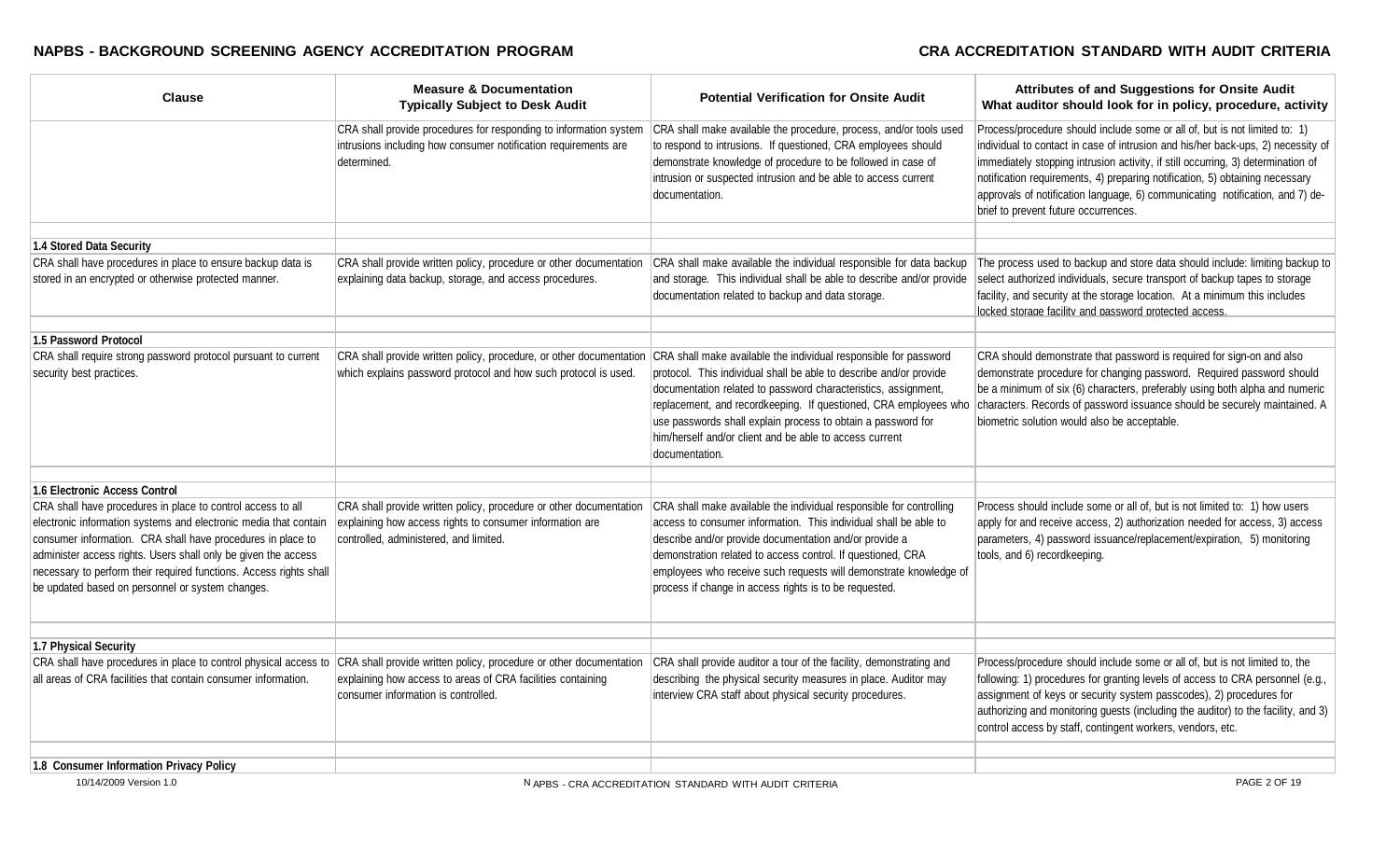| <b>Clause</b>                                                                                                                                                                                                                                                                                                                                                                                  | <b>Measure &amp; Documentation</b><br><b>Typically Subject to Desk Audit</b>                                                                                                                                                           | <b>Potential Verification for Onsite Audit</b>                                                                                                                                    | Attributes of and Suggestions for Onsite Audit<br>What auditor should look for in policy, procedure, activity                                                                                                                                                                                                                                                                                                                                                                                                                                                                                                                                                                                                                                                                                                                                                                                                                                                                                                                                                                                                                                                    |
|------------------------------------------------------------------------------------------------------------------------------------------------------------------------------------------------------------------------------------------------------------------------------------------------------------------------------------------------------------------------------------------------|----------------------------------------------------------------------------------------------------------------------------------------------------------------------------------------------------------------------------------------|-----------------------------------------------------------------------------------------------------------------------------------------------------------------------------------|------------------------------------------------------------------------------------------------------------------------------------------------------------------------------------------------------------------------------------------------------------------------------------------------------------------------------------------------------------------------------------------------------------------------------------------------------------------------------------------------------------------------------------------------------------------------------------------------------------------------------------------------------------------------------------------------------------------------------------------------------------------------------------------------------------------------------------------------------------------------------------------------------------------------------------------------------------------------------------------------------------------------------------------------------------------------------------------------------------------------------------------------------------------|
| CRA shall have a Consumer Information Privacy Policy detailing<br>the purpose of the collection of consumer information, the<br>intended use, and how the information will be shared, stored and<br>destroyed. The CRA shall post this policy on its Web site, if it<br>has one, and will make said policy available to clients and/or<br>consumers upon request in at least one other format. | CRA shall provide a copy of the Consumer Information Privacy<br>Policy along with the address of the policy on the CRA's website (if<br>CRA has website) and an explanation of other means by which<br>privacy policy is communicated. | CRA employees shall be able to access current copy of Privacy<br>Policy and describe process by which privacy policy may be<br>communicated externally.                           | The policy should include some or all of, but is not limited to, the following:<br>the purpose of the collection of consumer information, the intended use, and<br>how the information will be shared, stored and destroyed. The CRA shall<br>post this policy on its website, if it has one, and will make said policy<br>available to clients and/or consumers upon request utilizing at least one other<br>method.                                                                                                                                                                                                                                                                                                                                                                                                                                                                                                                                                                                                                                                                                                                                            |
| 1.9 Unauthorized Browsing                                                                                                                                                                                                                                                                                                                                                                      |                                                                                                                                                                                                                                        |                                                                                                                                                                                   |                                                                                                                                                                                                                                                                                                                                                                                                                                                                                                                                                                                                                                                                                                                                                                                                                                                                                                                                                                                                                                                                                                                                                                  |
| CRA shall have a policy that prohibits workers from searching<br>files and databases unless they have a bona fide business<br>necessity.                                                                                                                                                                                                                                                       | CRA shall provide written policy, procedure, or other document<br>(employee handbook, etc.) which instructs CRA employees on<br>appropriate and/or inappropriate use of consumer information.                                          | CRA employees with access to consumer information shall<br>demonstrate knowledge of proper use of consumer information and<br>be able to access current copy of documentation.    | Documentation should include statement of appropriate use as being limited<br>to business purposes only and include prohibition of browsing                                                                                                                                                                                                                                                                                                                                                                                                                                                                                                                                                                                                                                                                                                                                                                                                                                                                                                                                                                                                                      |
| 1.10 Record Destruction                                                                                                                                                                                                                                                                                                                                                                        |                                                                                                                                                                                                                                        |                                                                                                                                                                                   |                                                                                                                                                                                                                                                                                                                                                                                                                                                                                                                                                                                                                                                                                                                                                                                                                                                                                                                                                                                                                                                                                                                                                                  |
| When records are to be destroyed or disposed of, CRA shall<br>follow FTC regulations and take measures to ensure that all such<br>records and data are destroyed and unrecoverable.                                                                                                                                                                                                            | CRA shall provide written policy, procedure, or other document<br>(employee handbook, etc.) which instructs CRA employees on<br>appropriate document destruction procedures.                                                           | CRA employees shall demonstrate knowledge and use of proper<br>document destruction procedures and be able to access current<br>documentation.                                    | Documentation should require all consumer and client information be<br>disposed of securely as to render information inaccessible, unreadable,<br>and/or unrecoverable per current FTC rules in which the following methods<br>are permitted: 1) burning, pulverizing, or shredding, 2) destroy or erase<br>electronic files, and/or 3) after conducting due diligence, hire a document<br>destruction company. In addition, paper documents containing personally<br>identifiable information (particularly name, date of birth, and SSN), if retained<br>at individual desks/workstations, shall be destroyed or inaccessible no later<br>than the end of each work day.                                                                                                                                                                                                                                                                                                                                                                                                                                                                                       |
| 1.11 Consumer Disputes                                                                                                                                                                                                                                                                                                                                                                         |                                                                                                                                                                                                                                        |                                                                                                                                                                                   |                                                                                                                                                                                                                                                                                                                                                                                                                                                                                                                                                                                                                                                                                                                                                                                                                                                                                                                                                                                                                                                                                                                                                                  |
| CRA shall have procedures in place for handling and<br>documenting a consumer dispute that comply with the federal<br>FCRA.                                                                                                                                                                                                                                                                    | CRA shall provide written policy, procedure, or other documentation<br>which instructs CRA employees on consumer dispute procedures.                                                                                                   | knowledge of proper consumer dispute procedures and be able to<br>access current copy of documentation. Auditor may request to see a<br>(redacted) copy of dispute documentation. | CRA employees responsible for consumer disputes shall demonstrate The policies and procedures designed to handle consumer disputes must<br>meet FCRA requirements which include, but are not limited to: 1) no charge<br>to consumer; 2) re-investigate, correct, and/or delete disputed information<br>within 30 days (or 45 days if extended) of notice of dispute; 3) notify<br>information provider of dispute within 5 days of receipt; 4) consider<br>information provided by consumer, 5) advise consumer if dispute is deemed<br>frivolous or irrelevant 6) notify appropriate parties of dispute results, and 7)<br>comply with consumer request for description of re-investigation process. In<br>addition, CRA should document: 1) responsibility of CRA employee receiving<br>consumer dispute, 2) how incoming consumer dispute letters/emails/phone<br>calls should be routed upon receipt, 3) re-investigation responsibility and/or<br>procedures, 4) process for updating/correcting consumer report, 5)<br>recordkeeping, and 6) procedure to help prevent future occurrences (such as<br>recommendation for training, software change, etc.) |
| 1.12 Sensitive Data Masking                                                                                                                                                                                                                                                                                                                                                                    |                                                                                                                                                                                                                                        |                                                                                                                                                                                   |                                                                                                                                                                                                                                                                                                                                                                                                                                                                                                                                                                                                                                                                                                                                                                                                                                                                                                                                                                                                                                                                                                                                                                  |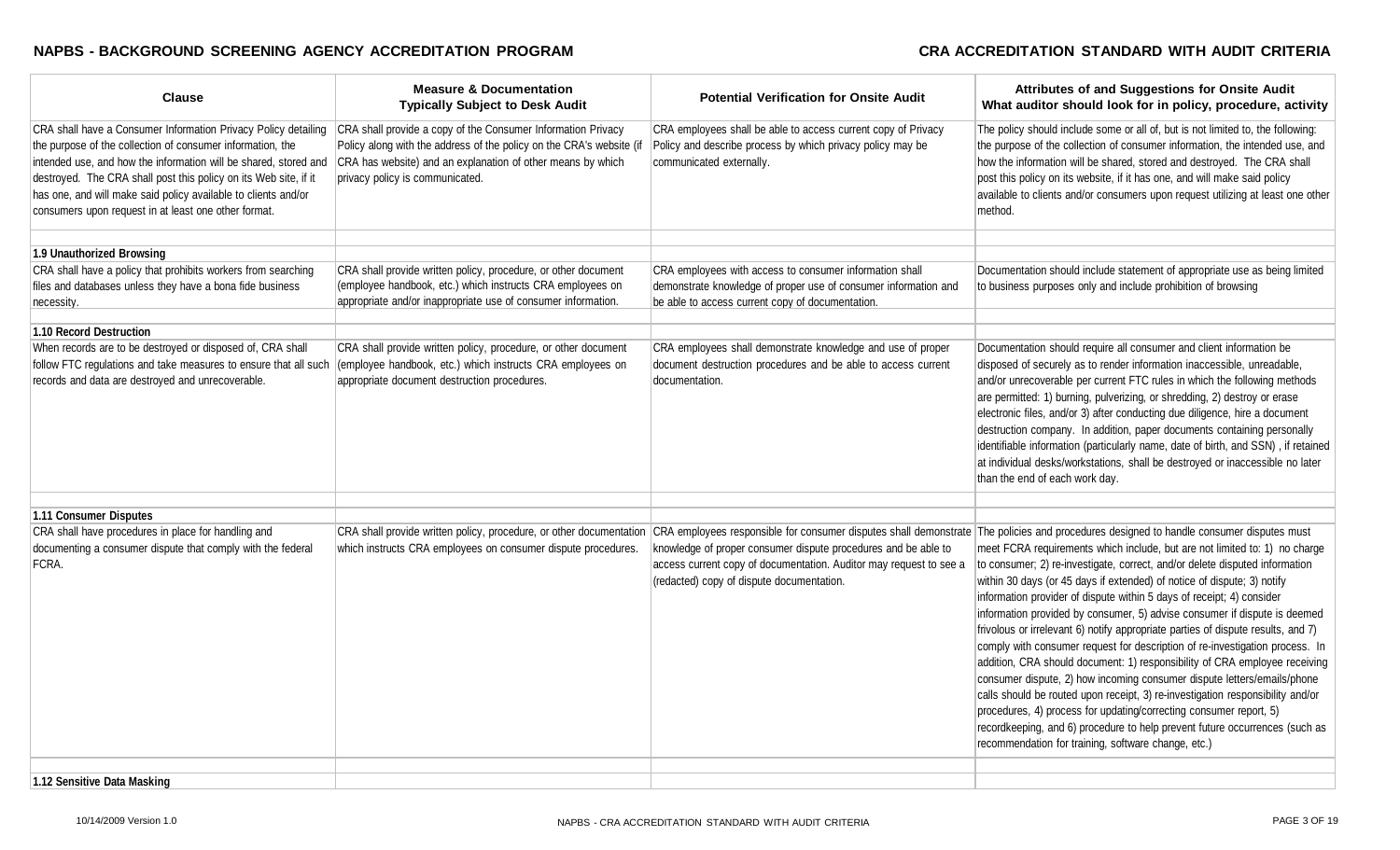| <b>Clause</b>                                                                                                                                                                                                                                                                                                                                                                                                                                                                                                                                                                  | <b>Measure &amp; Documentation</b><br><b>Typically Subject to Desk Audit</b>                                                                                                                                                                                                                                                                                                                                                    | <b>Potential Verification for Onsite Audit</b>                                                                                                                                                                                                                                                                                                                                                                                                                                                                                | Attributes of and Suggestions for Onsite Audit<br>What auditor should look for in policy, procedure, activity                                                                                                                                                                                                                                                                                                                                                                                                                                                                                           |
|--------------------------------------------------------------------------------------------------------------------------------------------------------------------------------------------------------------------------------------------------------------------------------------------------------------------------------------------------------------------------------------------------------------------------------------------------------------------------------------------------------------------------------------------------------------------------------|---------------------------------------------------------------------------------------------------------------------------------------------------------------------------------------------------------------------------------------------------------------------------------------------------------------------------------------------------------------------------------------------------------------------------------|-------------------------------------------------------------------------------------------------------------------------------------------------------------------------------------------------------------------------------------------------------------------------------------------------------------------------------------------------------------------------------------------------------------------------------------------------------------------------------------------------------------------------------|---------------------------------------------------------------------------------------------------------------------------------------------------------------------------------------------------------------------------------------------------------------------------------------------------------------------------------------------------------------------------------------------------------------------------------------------------------------------------------------------------------------------------------------------------------------------------------------------------------|
| CRA shall have a procedure to suppress or truncate Social<br>Security numbers and other sensitive data elements as required<br>by law.                                                                                                                                                                                                                                                                                                                                                                                                                                         | CRA shall provide written policy, procedure, or other documentation<br>describing suppression, truncation, or other methods used to<br>protect and limit exposure of SSN's and other sensitive data<br>elements as required by law.                                                                                                                                                                                             | CRA employees shall demonstrate knowledge of proper procedures<br>for use of SSN's and other sensitive data elements as required by law<br>and CRA employees shall be able to access current documentation.<br>If interviewed, CRA employees shall demonstrate understanding of<br>proper use and protection of SSN's and other sensitive data elements<br>as required by law AND if applicable, the use of technology to<br>protect SSN's and other sensitive data elements as required by law.                              | Documentation should include but is not limited to: 1) No more than the final<br>four digits of SSN's shall be communicated in any form outside CRA<br>employees unless an approved exception exists, 2) When use of SSN and<br>other sensitive data elements as required by law is needed internally or<br>externally, the data exposed shall be limited to only that which is needed for<br>the specific business purpose which has been identified, 3) When<br>communicating SSN's or other data elements as required by law outside the<br>CRA environment, secure transport methods shall be used. |
| 1.13 Database Criminal Records                                                                                                                                                                                                                                                                                                                                                                                                                                                                                                                                                 |                                                                                                                                                                                                                                                                                                                                                                                                                                 |                                                                                                                                                                                                                                                                                                                                                                                                                                                                                                                               |                                                                                                                                                                                                                                                                                                                                                                                                                                                                                                                                                                                                         |
| When reporting potentially adverse criminal record information<br>derived from a non-government owned or non-government<br>sponsored/supported database pursuant to the federal FCRA, the requirements of source verification or sending notice to the<br>CRA shall either: A) verify the information directly with the venue consumer at the time information is reported.<br>that maintains the official record for that jurisdiction prior to<br>reporting the adverse information to the client; or B) send notice<br>to the consumer at the time information is reported. | CRA shall provide written policy, procedure, or other documentation<br>describing method/s used to comply with current FCRA                                                                                                                                                                                                                                                                                                     | record databases shall demonstrate knowledge of compliant<br>database reporting and be able to access current documentation.                                                                                                                                                                                                                                                                                                                                                                                                  | CRA employees responsible for the use of non-governmental criminal The policy/procedure should include either: 1) process for verification of<br>database information by researching in the originating jurisdiction/venue, or 2)<br>process to inform applicant of potentially adverse information being reported<br>to employer/prospective employer.                                                                                                                                                                                                                                                 |
| <b>Legal and Compliance</b>                                                                                                                                                                                                                                                                                                                                                                                                                                                                                                                                                    |                                                                                                                                                                                                                                                                                                                                                                                                                                 |                                                                                                                                                                                                                                                                                                                                                                                                                                                                                                                               |                                                                                                                                                                                                                                                                                                                                                                                                                                                                                                                                                                                                         |
| 2.1 Designated Compliance Person(s)                                                                                                                                                                                                                                                                                                                                                                                                                                                                                                                                            |                                                                                                                                                                                                                                                                                                                                                                                                                                 |                                                                                                                                                                                                                                                                                                                                                                                                                                                                                                                               |                                                                                                                                                                                                                                                                                                                                                                                                                                                                                                                                                                                                         |
| The CRA shall designate an individual(s) or position(s) within the<br>organization responsible for CRA's compliance with all sections<br>of the federal FCRA that pertain to the consumer reports<br>provided by the CRA for employment purposes.                                                                                                                                                                                                                                                                                                                              | CRA shall employ a minimum of one person who is responsible for<br>CRA's development, implementation, and on-going compliance with<br>all applicable sections of the FCRA as evidenced by written job<br>description/s or other documentation. If multiple people are<br>responsible, one person shall hold CRA Leadership role and overal<br>responsibility as evidenced by written job description or other<br>documentation. | CRA shall present written job description, policy, procedure or other<br>documentation which identifies, by name and/or title, the person<br>responsible for FCRA compliance. CRA shall make this person<br>available either in person, by phone OR shall provide a signed<br>affadavit or similar document in which the person has affirmed their<br>responsibility for FCRA compliance within the organization. If<br>interviewed, CRA employees shall identify the person/s who can<br>provide FCRA expertise when needed. | Compliance CRA Leader shall affirm his/her role as being responsible for<br>FCRA compliance within the organization.                                                                                                                                                                                                                                                                                                                                                                                                                                                                                    |
| 2.2 State Consumer Reporting Laws                                                                                                                                                                                                                                                                                                                                                                                                                                                                                                                                              |                                                                                                                                                                                                                                                                                                                                                                                                                                 |                                                                                                                                                                                                                                                                                                                                                                                                                                                                                                                               |                                                                                                                                                                                                                                                                                                                                                                                                                                                                                                                                                                                                         |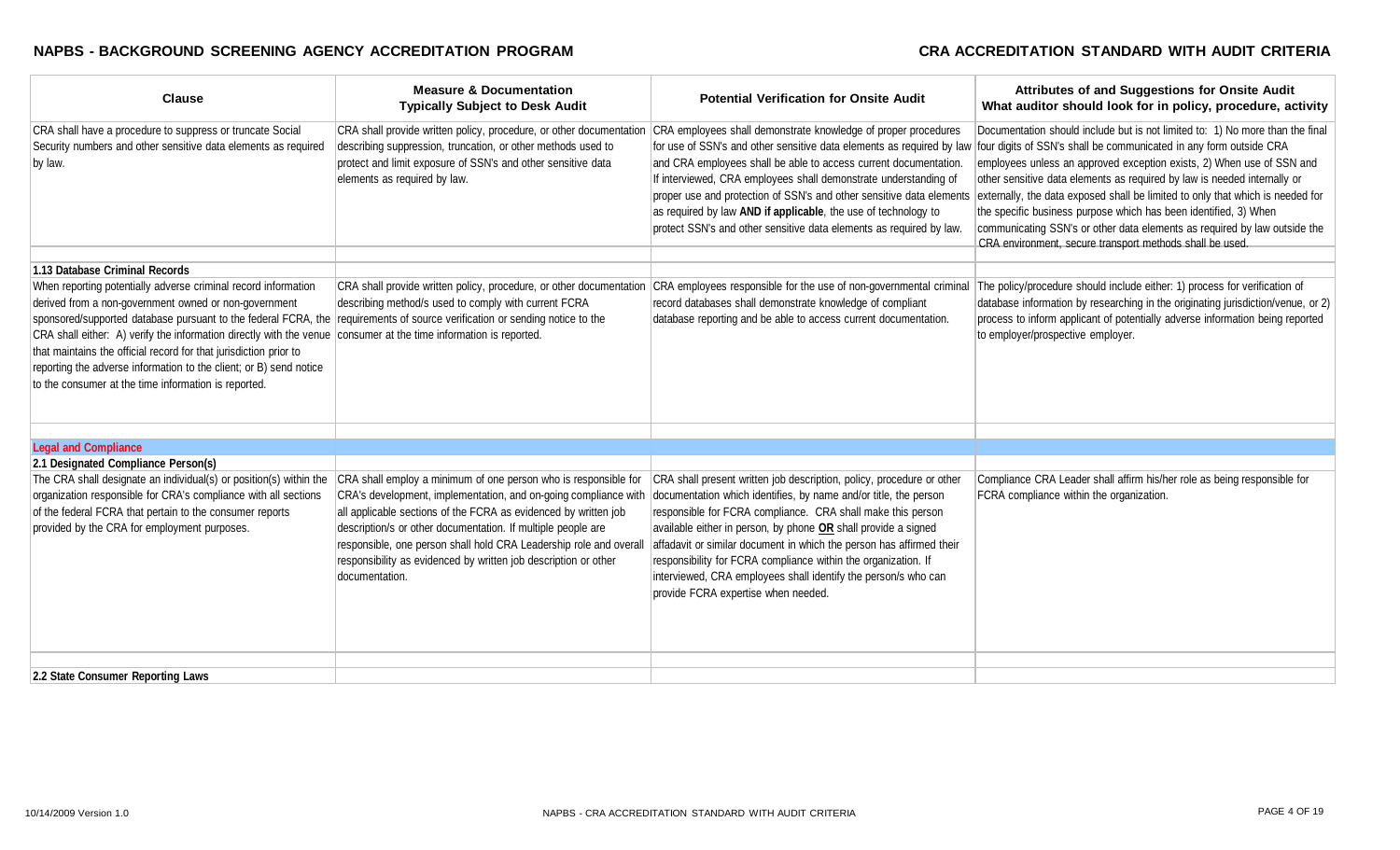| <b>Clause</b>                                                                                                                                                                                                                                                                                                                                                                              | <b>Measure &amp; Documentation</b><br><b>Typically Subject to Desk Audit</b>                                                                                                                                                                                                                                                                                                                                                                                                                                                                   | <b>Potential Verification for Onsite Audit</b>                                                                                                                                                                                                                                                                                                                                                                                                                                                                                                                             | Attributes of and Suggestions for Onsite Audit<br>What auditor should look for in policy, procedure, activity                                                                                                                       |
|--------------------------------------------------------------------------------------------------------------------------------------------------------------------------------------------------------------------------------------------------------------------------------------------------------------------------------------------------------------------------------------------|------------------------------------------------------------------------------------------------------------------------------------------------------------------------------------------------------------------------------------------------------------------------------------------------------------------------------------------------------------------------------------------------------------------------------------------------------------------------------------------------------------------------------------------------|----------------------------------------------------------------------------------------------------------------------------------------------------------------------------------------------------------------------------------------------------------------------------------------------------------------------------------------------------------------------------------------------------------------------------------------------------------------------------------------------------------------------------------------------------------------------------|-------------------------------------------------------------------------------------------------------------------------------------------------------------------------------------------------------------------------------------|
| The CRA shall designate an individual(s) or position(s) within the<br>organization responsible for compliance with all state consumer<br>reporting laws that pertain to the consumer reports provided by<br>the CRA for employment purposes.                                                                                                                                               | CRA shall employ a minimum of one person who is responsible for<br>CRA's development, implementation, and on-going compliance with<br>all applicable state consumer reporting law as evidenced by written<br>job description/s or other documentation. If multiple people are<br>responsible, one person shall hold CRA Leadership role and overall<br>responsibility as evidenced by written job description or other<br>documentation.                                                                                                       | CRA shall present written job description, policy, procedure or other<br>documentation which identifies, by name and/or title, the person<br>responsible for state consumer reporting law compliance. CRA shall<br>make this person available either in person, by phone OR shall<br>provide a signed affadavit or similar document in which the person<br>has affirmed their responsibility for state consumer reporting law<br>compliance within the organization. If interviewed, CRA employees<br>shall identify the person/s who can provide state consumer reporting | Compliance CRA Leader shall affirm his/her role as being responsible for<br>state consumer reporting law compliance within the organization.                                                                                        |
| 2.3 Driver Privacy Protection Act (DPPA)                                                                                                                                                                                                                                                                                                                                                   |                                                                                                                                                                                                                                                                                                                                                                                                                                                                                                                                                |                                                                                                                                                                                                                                                                                                                                                                                                                                                                                                                                                                            |                                                                                                                                                                                                                                     |
| The CRA shall designate an individual(s) or position(s) within the<br>organization responsible for compliance with the DPPA that<br>pertain to the consumer reports provided by the CRA for<br>employment purposes, if the CRA furnishes consumer reports<br>that contain information subject to the DPPA.                                                                                 | CRA shall employ a minimum of one person who is responsible for<br>CRA's development, implementation, and on-going compliance with documentation which identifies, by name and/or title, the person<br>all applicable DPPA law as evidenced by written job description/s or responsible for DPPA compliance. CRA shall make this person<br>other documentation. If multiple people are responsible, one person<br>shall hold CRA Leadership role and overall responsibility as<br>evidenced by written job description or other documentation. | CRA shall present written job description, policy, procedure or other<br>available either in person, by phone $OR$ shall provide a signed<br>affadavit or similar document in which the person has affirmed their<br>responsibility for DPPA law compliance within the organization. If<br>interviewed, CRA employees shall identify the person/s who can<br>provide DPPA expertise when needed.                                                                                                                                                                           | Compliance CRA Leader shall affirm his/her role as being responsible for<br>DPPA compliance within the organization.                                                                                                                |
| 2.4 State Implemented DPPA Compliance                                                                                                                                                                                                                                                                                                                                                      |                                                                                                                                                                                                                                                                                                                                                                                                                                                                                                                                                |                                                                                                                                                                                                                                                                                                                                                                                                                                                                                                                                                                            |                                                                                                                                                                                                                                     |
| If the CRA furnishes consumer reports that contain information<br>subject to the DPPA-implementing statutes in a particular<br>state(s), the CRA shall designate an individual(s) or position(s)<br>within the organization responsible for compliance with state<br>implementations of the DPPA that pertain to the products and<br>services provided by the CRA for employment purposes. | CRA shall employ a minimum of one person who is responsible for<br>CRA's development, implementation, and on-going compliance with<br>all applicable state DPPA laws as evidenced by written job<br>description/s or other documentation. If multiple people are<br>responsible, one person shall hold CRA Leadership role and overall<br>responsibility as evidenced by written job description or other<br>documentation.                                                                                                                    | CRA shall present written job description, policy, procedure or other<br>documentation which identifies, by name and/or title, the person<br>responsible for state DPPA law compliance. CRA shall make this<br>person available either in person, by phone OR shall provide a signed<br>affadavit or similar document in which the person has affirmed their<br>responsibility for state DPPA law compliance within the organization.<br>If interviewed, CRA employees shall identify the person/s who can<br>provide state DPPA expertise when needed.                    | Compliance CRA Leader shall affirm his/her role as being responsible for<br>state DPPA law compliance within the organization.                                                                                                      |
| 2.5 Integrity                                                                                                                                                                                                                                                                                                                                                                              |                                                                                                                                                                                                                                                                                                                                                                                                                                                                                                                                                |                                                                                                                                                                                                                                                                                                                                                                                                                                                                                                                                                                            |                                                                                                                                                                                                                                     |
| CRA shall not engage in bribery or any other fraudulent activity to CRA shall provide written policy, procedure, or other written<br>obtain preferential treatment from a public official.                                                                                                                                                                                                 | documentation (such as an employee handbook) clearly forbidding<br>bribery or any other fraudulent activity to obtain preferential<br>treatment from a public official.                                                                                                                                                                                                                                                                                                                                                                        | CRA shall make available to auditor one or more documents which<br>clearly forbid bribery or any other fraudulent activity to obtain<br>preferential treatment from a public official. If interviewed, CRA<br>employees responsible for obtaining public record information shall<br>demonstrate knowledge of anti-bribery/fraudulent activity policy and<br>be able to access current documentation. CRA shall affirm that they<br>do not engage in bribery or other fraudulent activity and that CRA has<br>never been convicted of such activity.                       | If CRA has been convicted of bribery or other fraudulent activity, auditor shall<br>advise Accreditation Review Board. Board shall review specifics of case to<br>determine whether CRA may proceed with the accreditation process. |
| 2.6 Prescribed Notices                                                                                                                                                                                                                                                                                                                                                                     |                                                                                                                                                                                                                                                                                                                                                                                                                                                                                                                                                |                                                                                                                                                                                                                                                                                                                                                                                                                                                                                                                                                                            |                                                                                                                                                                                                                                     |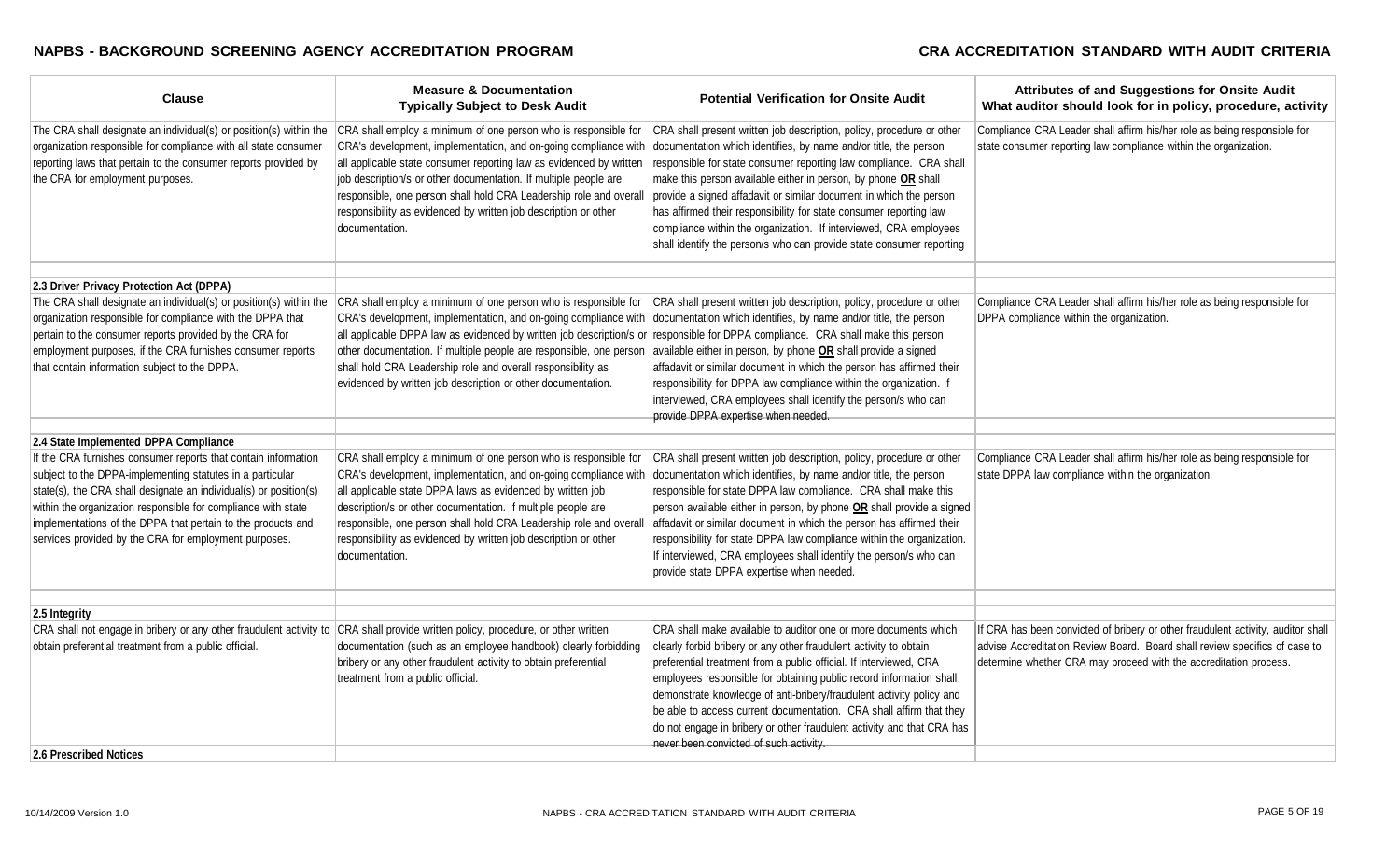| <b>Clause</b>                                                                                                                                                                                                                                              | <b>Measure &amp; Documentation</b><br><b>Typically Subject to Desk Audit</b>                                                                                                                                                                                                                                                                                                    | <b>Potential Verification for Onsite Audit</b>                                                                                                                                                                                                                                                                                                                                                                                                                                                                                                                                                                                                                                                                                                                                                           | Attributes of and Suggestions for Onsite Audit<br>What auditor should look for in policy, procedure, activity                                                                                                                                                                                                                                                                                                                                                                                                                                                                                                     |
|------------------------------------------------------------------------------------------------------------------------------------------------------------------------------------------------------------------------------------------------------------|---------------------------------------------------------------------------------------------------------------------------------------------------------------------------------------------------------------------------------------------------------------------------------------------------------------------------------------------------------------------------------|----------------------------------------------------------------------------------------------------------------------------------------------------------------------------------------------------------------------------------------------------------------------------------------------------------------------------------------------------------------------------------------------------------------------------------------------------------------------------------------------------------------------------------------------------------------------------------------------------------------------------------------------------------------------------------------------------------------------------------------------------------------------------------------------------------|-------------------------------------------------------------------------------------------------------------------------------------------------------------------------------------------------------------------------------------------------------------------------------------------------------------------------------------------------------------------------------------------------------------------------------------------------------------------------------------------------------------------------------------------------------------------------------------------------------------------|
| CRA shall provide client all federal FCRA-required, FTC-<br>prescribed documents which the federal FCRA mandates be<br>provided to client by the CRA.                                                                                                      | CRA shall provide written policy, procedure, or other written<br>documentation describing when/how clients are provided with<br>copies of required FTC publications.                                                                                                                                                                                                            | CRA shall make available to auditor one or more documents which<br>provide evidence that CRA has provided prescribed documents to<br>notices either in person, by phone OR shall provide a signed affadavit<br>or similar document in which the person has affirmed his/her<br>responsibility for compliance with notification requirements within the<br>organization.                                                                                                                                                                                                                                                                                                                                                                                                                                  | CRA may provide required notices as part of a Client agreement, User<br>agreement or some other document which is signed by the client and<br>client. CRA shall make available the person responsible for providing includes client acknowledgement of receipt of required notices or provide<br>other written documentation as to CRA's policies & procedures as to how<br>they provide such documents. Per the FCRA, such notices currently include:<br>1) Notice to Users of Consumer Reports: Obligations of Users under the<br>FCRA, and 2) A Summary of Your Rights Under the Fair Credit Reporting<br>Act. |
| 2.7 Agreement from Client                                                                                                                                                                                                                                  |                                                                                                                                                                                                                                                                                                                                                                                 |                                                                                                                                                                                                                                                                                                                                                                                                                                                                                                                                                                                                                                                                                                                                                                                                          |                                                                                                                                                                                                                                                                                                                                                                                                                                                                                                                                                                                                                   |
| Before providing consumer reports to clients, CRA shall obtain a<br>signed agreement from client (referred to as "user" in federal<br>FCRA) in which client agrees to meet the requirements of the<br>federal FCRA, and applicable state and federal laws. | CRA shall provide written policy, procedure, or other written<br>documentation describing when and how clients sign required<br>agreement in which client agrees to comply with applicable state<br>and federal laws, specifically including the requirements within the<br>FCRA, and where such agreements are retained. CRA shall also<br>provide copy of agreement document. | CRA shall present written procedure for obtaining signed agreement,<br>copy of agreement document, and demonstrate where/how signed<br>agreements are retained. CRA shall make available the person<br>responsible for retaining these agreements and auditor may ask to<br>see (but not retain a copy of) signed agreements from one or more<br>clients. Should requested agreements predate CRA's application<br>date for Accreditation, auditor will only look to identify language<br>regarding compliance with FCRA. CRA employees responsible for<br>activating client access to CRA systems/products shall demonstrate<br>knowledge that pre-requisites exist before client is permitted access<br>to CRA's products/systems and how the employee knows it is<br>permissible to activiate access. | The agreement must meet requirements of FCRA, which currently include: 1)<br>permissible purpose, 2) disclosure and authorization, 3) adverse action, 4)<br>confidentiality, 5) compliance with all applicable laws and regulations, and 6)<br>that client will not use consumer information in violation of any state or<br>federal law, including equal employment opportunity laws.                                                                                                                                                                                                                            |
| <b>Client Education</b>                                                                                                                                                                                                                                    |                                                                                                                                                                                                                                                                                                                                                                                 |                                                                                                                                                                                                                                                                                                                                                                                                                                                                                                                                                                                                                                                                                                                                                                                                          |                                                                                                                                                                                                                                                                                                                                                                                                                                                                                                                                                                                                                   |
| 3.1 Client Legal Responsibilities                                                                                                                                                                                                                          |                                                                                                                                                                                                                                                                                                                                                                                 |                                                                                                                                                                                                                                                                                                                                                                                                                                                                                                                                                                                                                                                                                                                                                                                                          |                                                                                                                                                                                                                                                                                                                                                                                                                                                                                                                                                                                                                   |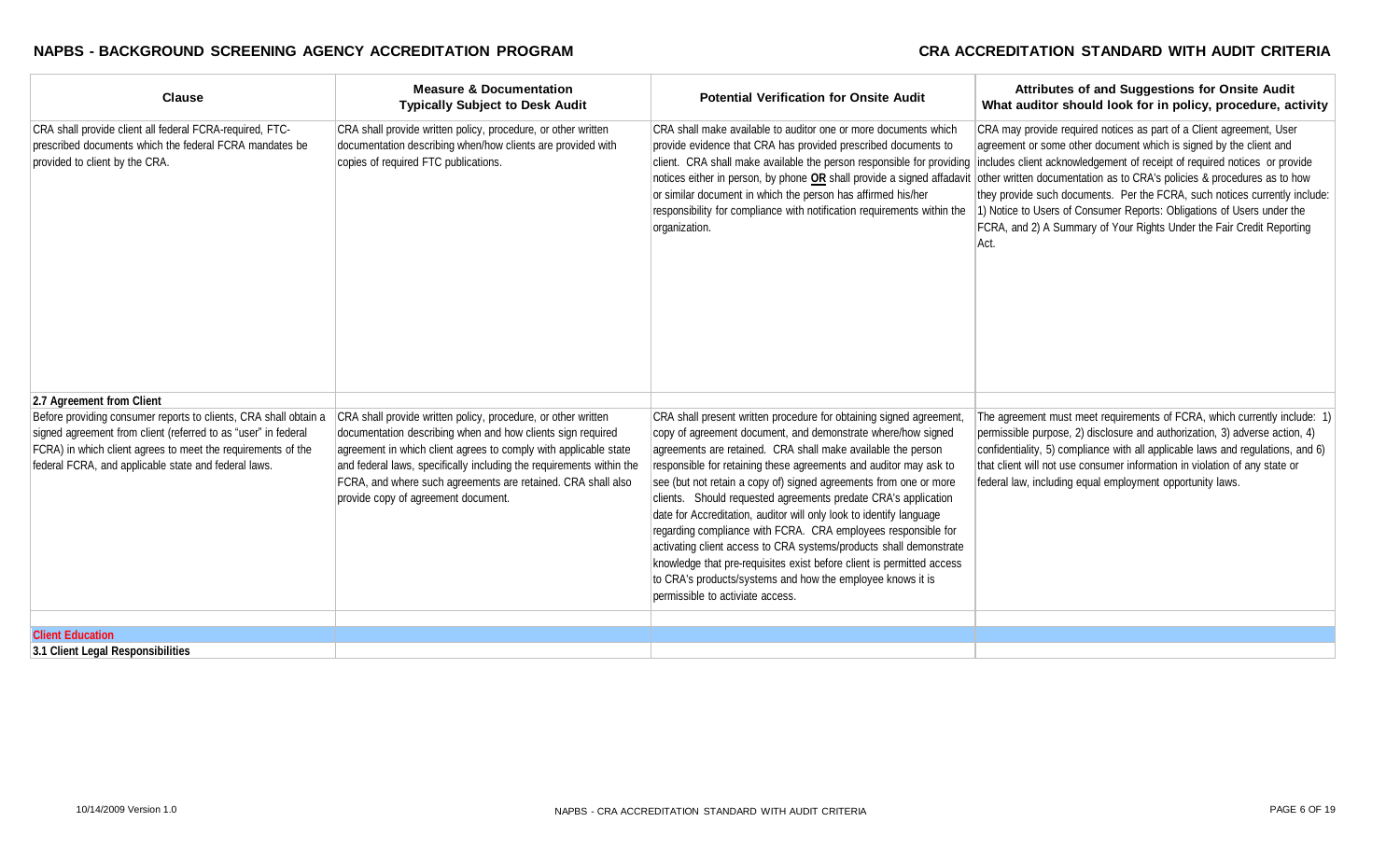| <b>Clause</b>                                                                                                                                                                                                                                                        | <b>Measure &amp; Documentation</b><br><b>Typically Subject to Desk Audit</b>                                                                                                                                                                                                                                                                                                                                                                                                                                                                                                                                                  | <b>Potential Verification for Onsite Audit</b>                                                                                                                                                                                                                                                                                                                                                                                                                                                                                                                                                                               | Attributes of and Suggestions for Onsite Audit<br>What auditor should look for in policy, procedure, activity                                                                                                                                                                                                                                                                                                                                                                                                                                                                                                                                                                                                                                                                                                                                                                                                                            |
|----------------------------------------------------------------------------------------------------------------------------------------------------------------------------------------------------------------------------------------------------------------------|-------------------------------------------------------------------------------------------------------------------------------------------------------------------------------------------------------------------------------------------------------------------------------------------------------------------------------------------------------------------------------------------------------------------------------------------------------------------------------------------------------------------------------------------------------------------------------------------------------------------------------|------------------------------------------------------------------------------------------------------------------------------------------------------------------------------------------------------------------------------------------------------------------------------------------------------------------------------------------------------------------------------------------------------------------------------------------------------------------------------------------------------------------------------------------------------------------------------------------------------------------------------|------------------------------------------------------------------------------------------------------------------------------------------------------------------------------------------------------------------------------------------------------------------------------------------------------------------------------------------------------------------------------------------------------------------------------------------------------------------------------------------------------------------------------------------------------------------------------------------------------------------------------------------------------------------------------------------------------------------------------------------------------------------------------------------------------------------------------------------------------------------------------------------------------------------------------------------|
| CRA shall have procedures in place to inform client that they<br>have legal responsibilities when using consumer reports for<br>employment purposes. CRA shall recommend that client consult<br>their legal counsel regarding their specific legal responsibilities. | CRA shall provide written policy, procedure, or other documentation<br>describing how/when clients are informed that they have legal<br>responsibilities when using consumer reports for employment<br>purposes and when/how CRA recommends that clients consult their<br>legal counsel regarding client's specific legal responsibilities.                                                                                                                                                                                                                                                                                   | CRA shall present written procedure for informing client that they<br>have legal responsibilities and recommending that client consult with<br>client's legal counsel.                                                                                                                                                                                                                                                                                                                                                                                                                                                       | CRA shall inform clients that they have legal responsibilities and recommend<br>that clients seek legal counsel as part of a Client agreement, User agreement<br>or through some other document which is signed by the client and includes,<br>but is not limited to, client acknowledgement of legal responsibilities. Per the<br>FCRA, current legal responsibilities include: 1) having permissible purpose, 2)<br>disclosing to consumer, 3) obtaining consumer authorization, 4) following<br>prescribed adverse action procedures, 5) complying with all applicable state<br>and federal law, and 6) obtaining, retaining, using, and destroying data in a<br>confidential manner.                                                                                                                                                                                                                                                 |
| 3.2 Client Required Documents                                                                                                                                                                                                                                        |                                                                                                                                                                                                                                                                                                                                                                                                                                                                                                                                                                                                                               |                                                                                                                                                                                                                                                                                                                                                                                                                                                                                                                                                                                                                              |                                                                                                                                                                                                                                                                                                                                                                                                                                                                                                                                                                                                                                                                                                                                                                                                                                                                                                                                          |
| documents, which are needed to meet legal requirements<br>regarding employer's procurement and use of consumer reports.                                                                                                                                              | CRA shall provide sample documents, or inform client of specific CRA shall provide written policy, procedure, or other documentation CRA shall present documentation describing how/when sample<br>describing how/when clients are provided with sample documents,<br>or how/when clients are informed of specific documents which are<br>needed to meet legal requirements regarding employer's<br>procurement and use of consumer reports. If CRA provides sample<br>documents, such documents shall also be provided.                                                                                                      | documents are provided and any sample documents which are<br>provided, or how/when clients are informed of specific documents<br>which are needed to meet legal requirements regarding employer's<br>procurement and use of consumer reports. CRA shall make available<br>the person responsible for providing sample documents or informing<br>clients of the specific documents needed. If interviewed, CRA<br>employees shall demonstrate knowledge of client-required<br>documents, be able to access current copy of documentation,<br>AND/OR CRA employees shall identify person/s to address such<br>topics.          | CRA shall provide samples of documents which are required for client to<br>procure and use consumer reports or shall inform them of required<br>documents. These may include, but are not limited to: 1) disclosures and<br>authorizations to meet current federal and state requirements including<br>special disclosure and authorization requirements in CA, OK, MN and NY; 2)<br>required forms and/or information to obtain statewide criminal record<br>searches in those states where currently required including AK, IN, MA, NH,<br>NM, NV, OH, VA, WV, WY; 3) required forms and/or information to obtain<br>driving records in those states where currently required including CA, CO,<br>DE, GA, MD, MI, NH, OH, PA, WA. CRA may also provide sample<br>disclosure, authorization, and/or adverse action notices. (CRA may also<br>include other documents which must be provided to clients as described in<br>Clause 2.6.) |
| 3.3 Truth in Advertising                                                                                                                                                                                                                                             |                                                                                                                                                                                                                                                                                                                                                                                                                                                                                                                                                                                                                               |                                                                                                                                                                                                                                                                                                                                                                                                                                                                                                                                                                                                                              |                                                                                                                                                                                                                                                                                                                                                                                                                                                                                                                                                                                                                                                                                                                                                                                                                                                                                                                                          |
| CRA shall communicate to clients the nature of the original<br>source, limitations, variables affecting the information available<br>and scope of information provided by each consumer reporting<br>product offered by the CRA.                                     | CRA shall provide written policy, procedure, or other documentation<br>describing how/when clients are provided with information that<br>describes the composition of each consumer reporting product,<br>information source/s used for each consumer reporting product,<br>factors affecting the information, and any parameters or conditions<br>applied by the CRA when reporting to client. CRA shall provide<br>copy of documents used to so inform clients. If CRA provides<br>actual consumer reports to demonstrate full and accurate consumer<br>reporting product disclosure, all personally identified information | CRA shall present written procedure for providing information to<br>clients that accurately describes consumer reporting products,<br>including one or more samples of provided documents. If consumer<br>reports are used to demonstrate full and accurate consumer reporting<br>product disclosure, all personally identified information shall be<br>redacted and auditor will not retain copy. If interviewed, CRA<br>employees shall demonstrate knowledge that consumer reporting<br>product descriptions exist, where such descriptions are documented,<br>AND/OR the person responsible for CRA's consumer reporting | Information disclosed regarding consumer reporting products shall include,<br>but is not limited to: 1) identification of information source/s, 2) type of<br>source, 3) scope of records searched, 4) and search methodology. It is<br>preferred that disclosure of information source, type of source, scope of<br>search, and search methodology be included in consumer reports. Lacking<br>such disclosure, reports should explain how user of consumer report may<br>obtain such information.                                                                                                                                                                                                                                                                                                                                                                                                                                      |
| 3.4 Adverse Action                                                                                                                                                                                                                                                   |                                                                                                                                                                                                                                                                                                                                                                                                                                                                                                                                                                                                                               |                                                                                                                                                                                                                                                                                                                                                                                                                                                                                                                                                                                                                              |                                                                                                                                                                                                                                                                                                                                                                                                                                                                                                                                                                                                                                                                                                                                                                                                                                                                                                                                          |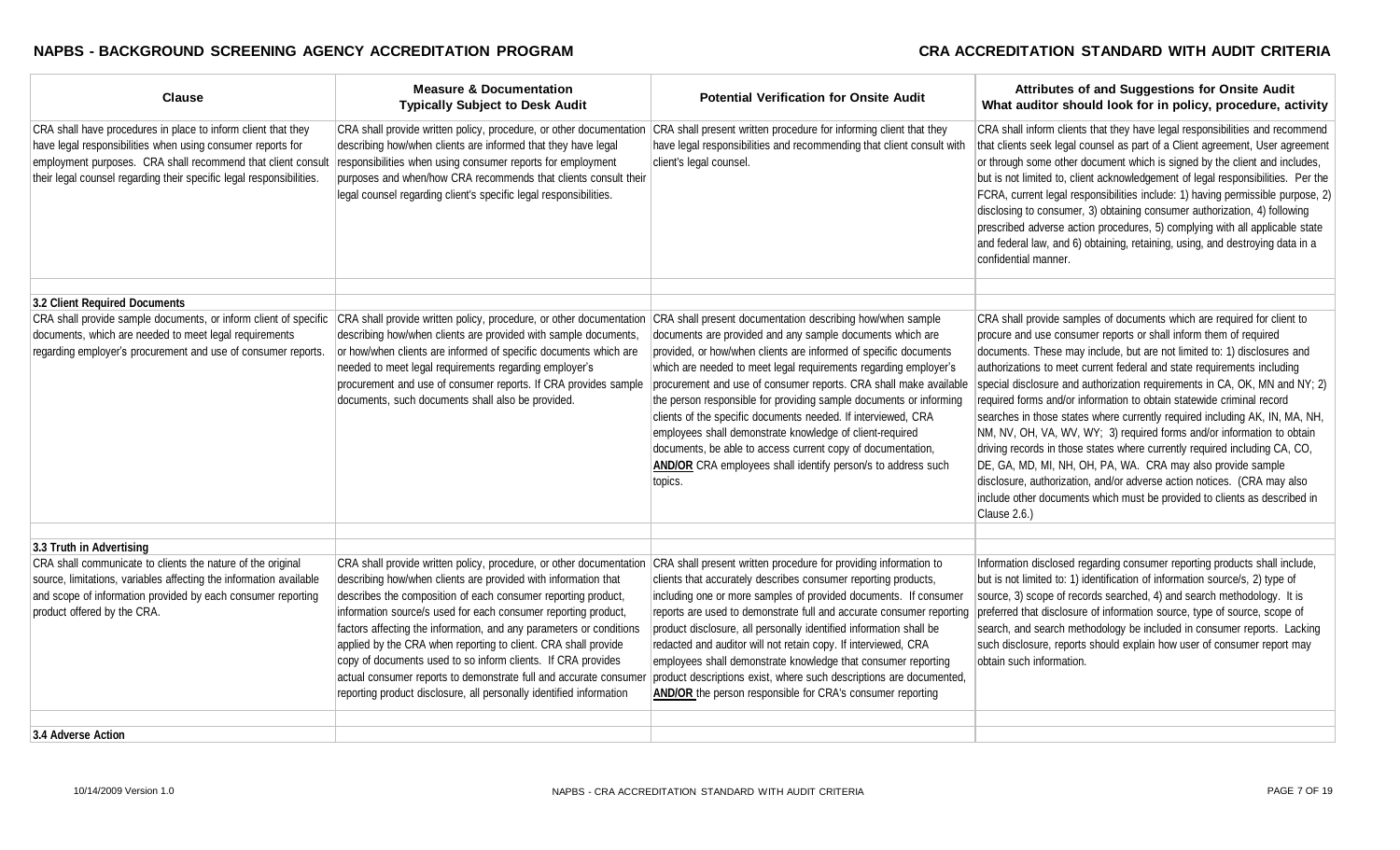| <b>Clause</b>                                                                                                                                                                                                                                                                                                                                                                                                                                                                                                           | <b>Measure &amp; Documentation</b><br><b>Typically Subject to Desk Audit</b>                                                                                                                                                                                                                                                                                                                                                                                                                   | <b>Potential Verification for Onsite Audit</b>                                                                                                                                                                                                                                                                                                                                                                                                                                                                                                                                                                       | Attributes of and Suggestions for Onsite Audit<br>What auditor should look for in policy, procedure, activity                                                                                                                                                                                                                                                                                                                                                                                                                                                                                                                                                                                                                                                                                                                                                                |
|-------------------------------------------------------------------------------------------------------------------------------------------------------------------------------------------------------------------------------------------------------------------------------------------------------------------------------------------------------------------------------------------------------------------------------------------------------------------------------------------------------------------------|------------------------------------------------------------------------------------------------------------------------------------------------------------------------------------------------------------------------------------------------------------------------------------------------------------------------------------------------------------------------------------------------------------------------------------------------------------------------------------------------|----------------------------------------------------------------------------------------------------------------------------------------------------------------------------------------------------------------------------------------------------------------------------------------------------------------------------------------------------------------------------------------------------------------------------------------------------------------------------------------------------------------------------------------------------------------------------------------------------------------------|------------------------------------------------------------------------------------------------------------------------------------------------------------------------------------------------------------------------------------------------------------------------------------------------------------------------------------------------------------------------------------------------------------------------------------------------------------------------------------------------------------------------------------------------------------------------------------------------------------------------------------------------------------------------------------------------------------------------------------------------------------------------------------------------------------------------------------------------------------------------------|
| CRA shall inform client that there are legal requirements imposed<br>by the federal FCRA and, in some instances, state consumer<br>reporting laws, regarding taking adverse action against a<br>consumer based on a consumer report. CRA shall recommend<br>to client that they consult with counsel to develop a legally<br>compliant adverse action policy.                                                                                                                                                           | CRA shall provide written policy, procedure, or other documentation<br>describing how/when clients are informed that there are legal<br>requirements imposed by the federal FCRA and, in some instances,<br>state consumer reporting laws, regarding taking adverse action<br>against a consumer based on a consumer report. CRA shall also<br>provide copy of document used to recommend to client that they<br>consult with counsel to develop a legally compliant adverse action<br>policy. | CRA shall present written procedure for informing client that there are<br>legal requirements regarding adverse action and advising client to<br>used to so inform clients, the person responsible for retaining signed<br>acknowledgments, and auditor may ask to see (but not retain a copy<br>of) signed acknowledgments from one or more clients. If interviewed,<br>CRA employees shall demonstrate knowledge of client's requirement<br>to follow adverse action processes, be able to access current copy of<br>documentation, <b>AND/OR</b> CRA employees shall identify person/s to<br>address such topics. | CRA may inform client that there are legal requirements regarding adverse<br>action as part of a Client agreement, User agreement or through some other<br>consult with legal counsel. CRA shall make available the document/s document which is signed by the client and includes client acknowledgement.<br>Per the FCRA, client's current legal responsibilities regarding adverse action<br>must include: 1) providing preliminary adverse action notice to consumer,<br>along with copy of consumer report and A Summary of Your Rights Under the<br>Fair Credit Reporting Act, 2) allowing consumer a designated period of time to<br>contact CRA if consumer wishes to dispute any information in consumer<br>report, 3) providing CRA contact information, 4) providing a final adverse<br>action notice to consumer if a final adverse employment decision is made. |
| 3.5 Legal Counsel                                                                                                                                                                                                                                                                                                                                                                                                                                                                                                       |                                                                                                                                                                                                                                                                                                                                                                                                                                                                                                |                                                                                                                                                                                                                                                                                                                                                                                                                                                                                                                                                                                                                      |                                                                                                                                                                                                                                                                                                                                                                                                                                                                                                                                                                                                                                                                                                                                                                                                                                                                              |
| CRA shall communicate to client that they are not acting as legal<br>counsel and cannot provide legal advice. CRA shall<br>communicate to client the importance of working with counsel to<br>develop an employment screening program specific to their<br>needs. CRA shall also communicate to client the necessity to<br>work with counsel to ensure that client's policies and procedures<br>related to the use of CRA-provided information are in compliance compliance.<br>with applicable state and federal laws. | describing how/when clients are informed that CRA is not acting as<br>legal counsel and cannot provide legal advice. CRA shall provide<br>copy of document used to so inform client and such document shall<br>include advising client to work with legal counsel regarding client's<br>specific screening program, policies, procedures to ensure legal                                                                                                                                       | not provide legal advice or act as client's legal counsel. CRA shall<br>make available the document/s used to so inform clients, the person<br>responsible for retaining signed acknowledgments, and auditor may<br>ask to see (but not retain a copy of) signed acknowledgments from<br>one or more clients. If interviewed, CRA employees shall demonstrate<br>knowledge of CRA's position that legal counsel is not provided, be<br>able to access current copy of documentation, <b>AND/OR</b> CRA<br>employees shall identify person/s to address legal topics.                                                 | CRA shall provide written policy, procedure, or other documentation CRA shall present written procedure for informing client that CRA does CRA shall inform clients that CRA does not function as legal counsel as part<br>of a Client agreement, User agreement or through some other document<br>which is signed by the client and includes client acknowledgement. Such<br>acknowledgment must include, but is not limited to: 1) CRA is not legal<br>counsel and does not provide legal advice, 2) advising client of importance of<br>working with their legal counsel to ensure overall screening program<br>compliance, and 3) advising clients that consumer reports provided by CRA<br>must be used in compliance with state and federal law.                                                                                                                       |
| 3.6 Understanding Consumer Reports                                                                                                                                                                                                                                                                                                                                                                                                                                                                                      |                                                                                                                                                                                                                                                                                                                                                                                                                                                                                                |                                                                                                                                                                                                                                                                                                                                                                                                                                                                                                                                                                                                                      |                                                                                                                                                                                                                                                                                                                                                                                                                                                                                                                                                                                                                                                                                                                                                                                                                                                                              |
| CRA shall provide guidance to client on how to order, retrieve,<br>read and understand the information provided in consumer<br>reports provided by the CRA.                                                                                                                                                                                                                                                                                                                                                             | describing how/when clients are provided with information regarding and understand consumer reports from CRA. CRA shall make<br>obtaining and understanding consumer reports. CRA shall provide<br>copy of document/s used to so inform client, shall demonstrate<br>online tools/information (such as User Guide) provided to clients, or<br>other method/s used to assist clients.                                                                                                           | CRA shall provide written policy, procedure, or other documentation CRA shall present written procedure for informing client how to obtain<br>available the documents or systems used to so inform clients. If<br>interviewed, CRA employees shall demonstrate knowledge of how<br>such education is provided, be able to access current copy of<br>documentation, <b>AND/OR</b> CRA employees shall identify person/s to<br>address such topics.                                                                                                                                                                    | CRA may provide information to clients regarding how to order, retrieve, read,<br>and understanding consumer reports by using one or more methods which<br>include, but are not limited to: 1) user manual/guide, 2) online training, user<br>guides, or help system, 3) user training classes/webinars, 4) one-on-one<br>training sessions, or 5) verbal assistance.                                                                                                                                                                                                                                                                                                                                                                                                                                                                                                        |
| 3.7 Information Protection                                                                                                                                                                                                                                                                                                                                                                                                                                                                                              |                                                                                                                                                                                                                                                                                                                                                                                                                                                                                                |                                                                                                                                                                                                                                                                                                                                                                                                                                                                                                                                                                                                                      |                                                                                                                                                                                                                                                                                                                                                                                                                                                                                                                                                                                                                                                                                                                                                                                                                                                                              |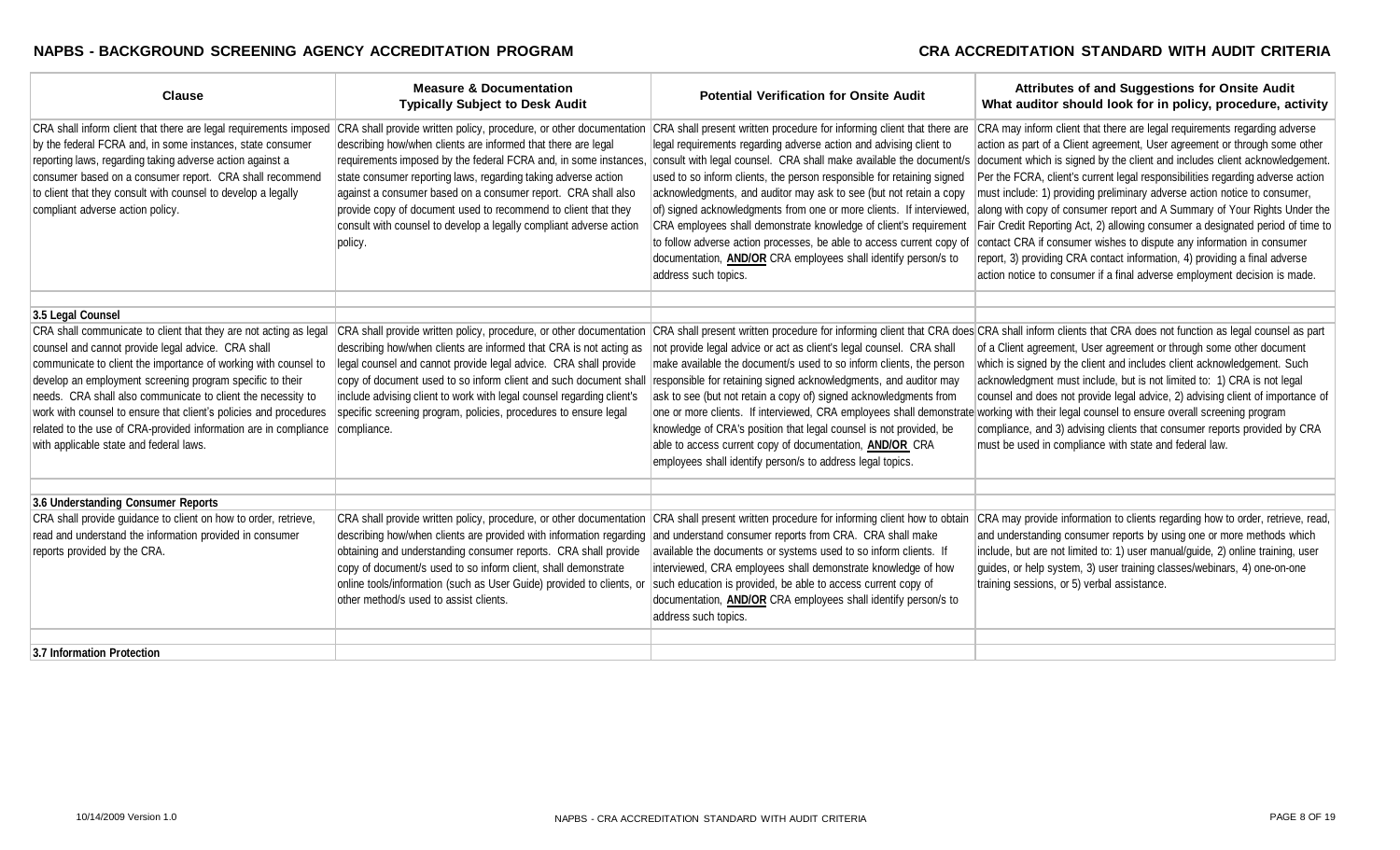| <b>Clause</b>                                                                                                                                                                                                                                                                                                                                                                                                                                                                                             | <b>Measure &amp; Documentation</b><br><b>Typically Subject to Desk Audit</b>                                                                                                                                                                                                                                                                                                                                                                            | <b>Potential Verification for Onsite Audit</b>                                                                                                                                                                                                                                                                                                                                                                                                                                                                                                                                                                                                                                                                                                                                                                                                                                                                                                                                                                                                                          | Attributes of and Suggestions for Onsite Audit<br>What auditor should look for in policy, procedure, activity                                                                                                                                                                                                                                                                                                                                                                                                                                                                                                                                                                                                                                                                                                                                                                                                                                                                                 |
|-----------------------------------------------------------------------------------------------------------------------------------------------------------------------------------------------------------------------------------------------------------------------------------------------------------------------------------------------------------------------------------------------------------------------------------------------------------------------------------------------------------|---------------------------------------------------------------------------------------------------------------------------------------------------------------------------------------------------------------------------------------------------------------------------------------------------------------------------------------------------------------------------------------------------------------------------------------------------------|-------------------------------------------------------------------------------------------------------------------------------------------------------------------------------------------------------------------------------------------------------------------------------------------------------------------------------------------------------------------------------------------------------------------------------------------------------------------------------------------------------------------------------------------------------------------------------------------------------------------------------------------------------------------------------------------------------------------------------------------------------------------------------------------------------------------------------------------------------------------------------------------------------------------------------------------------------------------------------------------------------------------------------------------------------------------------|-----------------------------------------------------------------------------------------------------------------------------------------------------------------------------------------------------------------------------------------------------------------------------------------------------------------------------------------------------------------------------------------------------------------------------------------------------------------------------------------------------------------------------------------------------------------------------------------------------------------------------------------------------------------------------------------------------------------------------------------------------------------------------------------------------------------------------------------------------------------------------------------------------------------------------------------------------------------------------------------------|
| nature of consumer reports, (2) the need to protect such<br>information and (3) the consumer report retention and destruction<br>practices as outlined in the federal FCRA and the DPPA.                                                                                                                                                                                                                                                                                                                  | CRA shall provide information to client regarding (1) the sensitive CRA shall provide written policy, procedure, or other documentation CRA shall present written procedure for informing client of client's<br>describing how/when clients are provided with information regarding<br>importance of and legal requirement to protect consumer data<br>presented in consumer reports. CRA shall provide copy of<br>document/s used to so inform client. | legal responsibilities regarding protection of consumer data. CRA<br>shall make available the document/s used to so inform clients, the<br>person responsible for retaining signed acknowledgments, and auditor<br>may ask to see (but not retain a copy of) signed acknowledgments<br>from one or more clients. If interviewed, CRA employees shall<br>demonstrate knowledge of client's requirement to protect consumer<br>data, be able to access current copy of documentation, AND/OR CRA<br>employees shall identify person/s to address such topics.                                                                                                                                                                                                                                                                                                                                                                                                                                                                                                             | CRA shall inform clients of client's legal requirements regarding protection of<br>consumer data as part of a Client agreement, User agreement or through<br>some other document which is signed by the client and includes, but is not<br>limited to, client acknowledgement of consumer data protection<br>responsibilities. Per the FCRA, current requirements include: 1) limiting<br>dissemination of consumer information to only those with legitimate need,<br>permissible purpose, and authorizated by consumer; 2) retaining consumer<br>data in a confidential manner; and 3) destroying data in a secure manner as<br>specified in Clause 1.10. Per the DPPA, current requirements include:<br>protecting the privacy of consumer information which is contained in motor<br>vehicle records, and accessing DMV records only with written consent of<br>consumer.                                                                                                                 |
| <b>Researcher and Data Standards</b>                                                                                                                                                                                                                                                                                                                                                                                                                                                                      |                                                                                                                                                                                                                                                                                                                                                                                                                                                         |                                                                                                                                                                                                                                                                                                                                                                                                                                                                                                                                                                                                                                                                                                                                                                                                                                                                                                                                                                                                                                                                         |                                                                                                                                                                                                                                                                                                                                                                                                                                                                                                                                                                                                                                                                                                                                                                                                                                                                                                                                                                                               |
| 4.1 Public Record Researcher Agreement                                                                                                                                                                                                                                                                                                                                                                                                                                                                    |                                                                                                                                                                                                                                                                                                                                                                                                                                                         |                                                                                                                                                                                                                                                                                                                                                                                                                                                                                                                                                                                                                                                                                                                                                                                                                                                                                                                                                                                                                                                                         |                                                                                                                                                                                                                                                                                                                                                                                                                                                                                                                                                                                                                                                                                                                                                                                                                                                                                                                                                                                               |
| CRA shall require a signed agreement from all non-employee<br>public record researchers. The agreement shall clearly outline<br>the scope of services agreed to by CRA and researcher,<br>including jurisdictions covered, search methodology, depth of<br>search, disclosure of findings, methodology and time frame for<br>communication and completion of requests, methodology for<br>confirming identity of subject of record(s), confidentiality<br>requirements, and reinvestigation requirements. | CRA shall provide written policy, procedure, or other written<br>documentation describing how a signed agreement covering scope<br>of services is obtained from and retained for all current public<br>record researchers. CRA shall also provide copy of current<br>agreement. (Note: This agreement may also incorporate<br>Certification requirements of Clause 4.3.)                                                                                | CRA shall present written procedure for obtaining signed agreement,<br>copy of agreement, and demonstrate where/how signed agreements<br>are retained. CRA shall make available the person responsible for<br>obtaining and retaining these agreements and auditor may ask to see<br>(but not retain a copy of) signed agreements from one or more public<br>record researchers. Agreements executed prior to the CRA's<br>application date for Accreditation need not be in full conformance with<br>this clause until such time the CRA undergoes the interim<br>surveillance audit before the end of the 3rd year of the Accreditation,<br>so as to provide the CRA time to update all researcher agreements.<br>If interviewed, CRA employees responsible for working with public<br>record researchers shall demonstrate understanding of requirement<br>for signed agreement prior to utilizing services of public record<br>researcher OR technology shall prevent utilization of public record<br>researcher by CRA employees until CRA Leader has enabled use. | The agreement should include, but is not limited to: 1) the requirement to<br>conduct all searches in full compliance with applicable law and regulation, 2)<br>jurisdictions covered, 3) search methodology, 4) depth of search, 5)<br>disclosure of findings, 6) methodology and time frame for communication and<br>completion of requests, 7) methodology for confirming identity of subject of<br>record(s), 8) confidentiality requirements, 9) reinvestigation requirements, and<br>10) the requirement for public record researcher to obtain a similar agreement<br>from subcontractors, if subcontractors are used. In particular, the agreement<br>should emphasize confidentiality requirements including: A) the legal<br>requirement to treat all consumer information as confidential, B) secure data<br>transmission, and C) secure and timely disposal of confidential information.<br>(Note: This agreement may incorporate the Certification requirement of<br>Clause 4.3) |
| 4.2 Vetting Requirement                                                                                                                                                                                                                                                                                                                                                                                                                                                                                   |                                                                                                                                                                                                                                                                                                                                                                                                                                                         |                                                                                                                                                                                                                                                                                                                                                                                                                                                                                                                                                                                                                                                                                                                                                                                                                                                                                                                                                                                                                                                                         |                                                                                                                                                                                                                                                                                                                                                                                                                                                                                                                                                                                                                                                                                                                                                                                                                                                                                                                                                                                               |
|                                                                                                                                                                                                                                                                                                                                                                                                                                                                                                           |                                                                                                                                                                                                                                                                                                                                                                                                                                                         |                                                                                                                                                                                                                                                                                                                                                                                                                                                                                                                                                                                                                                                                                                                                                                                                                                                                                                                                                                                                                                                                         |                                                                                                                                                                                                                                                                                                                                                                                                                                                                                                                                                                                                                                                                                                                                                                                                                                                                                                                                                                                               |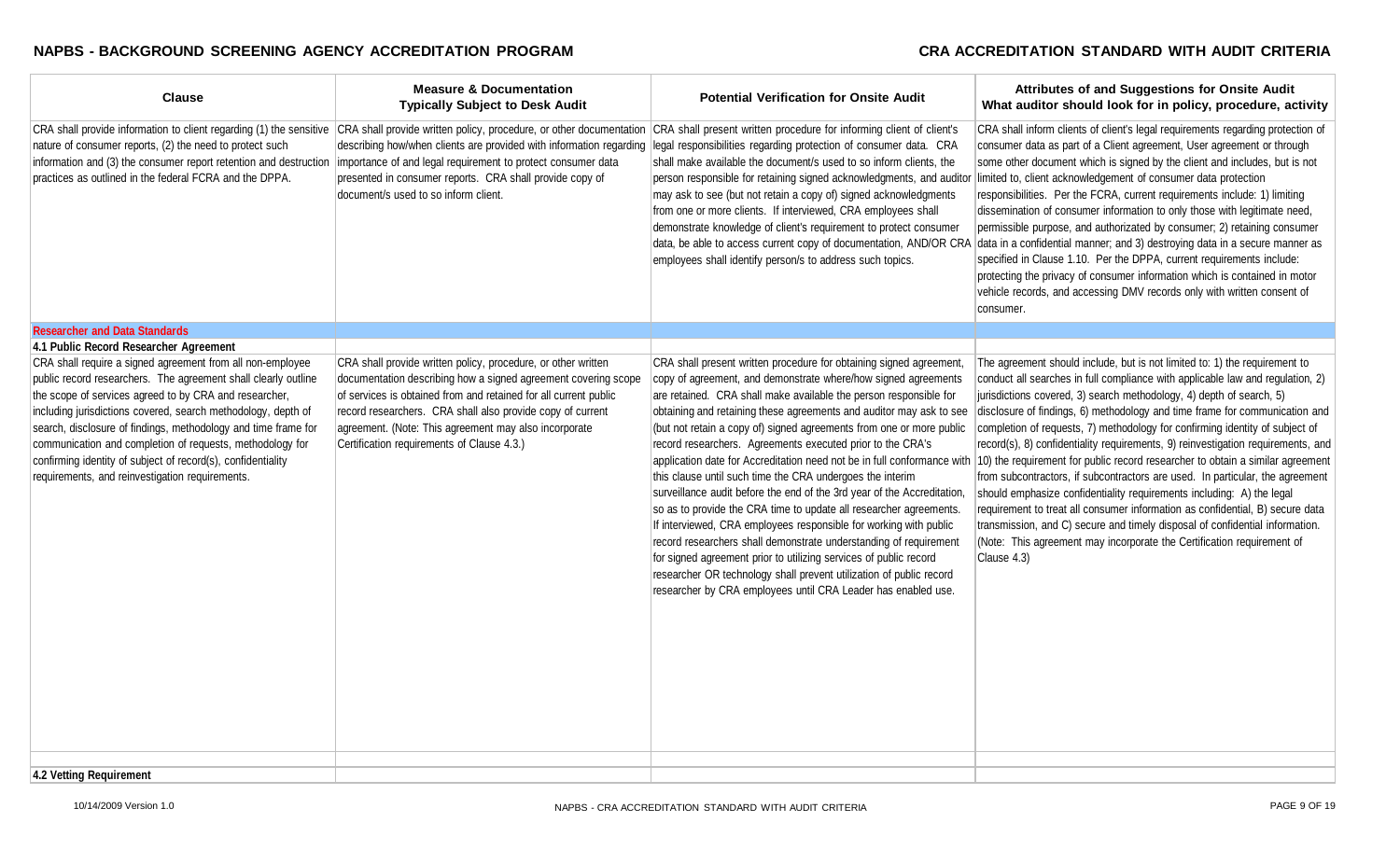| <b>Clause</b>                                                                                                                                                                                                                                                                                                                                                                                                                                                                                                                                                               | <b>Measure &amp; Documentation</b><br><b>Typically Subject to Desk Audit</b>                                                                                                                                                                                                                  | <b>Potential Verification for Onsite Audit</b>                                                                                                                                                                                                                                                                                                                                                                                                                                                                                                                                                                                                                                                                                                                                                                                                                                                                                                                                                                                                                                                                                                                                                       | Attributes of and Suggestions for Onsite Audit<br>What auditor should look for in policy, procedure, activity                                                                                                                                                                                                                                                                                                                                                                                                                                                                                                                        |
|-----------------------------------------------------------------------------------------------------------------------------------------------------------------------------------------------------------------------------------------------------------------------------------------------------------------------------------------------------------------------------------------------------------------------------------------------------------------------------------------------------------------------------------------------------------------------------|-----------------------------------------------------------------------------------------------------------------------------------------------------------------------------------------------------------------------------------------------------------------------------------------------|------------------------------------------------------------------------------------------------------------------------------------------------------------------------------------------------------------------------------------------------------------------------------------------------------------------------------------------------------------------------------------------------------------------------------------------------------------------------------------------------------------------------------------------------------------------------------------------------------------------------------------------------------------------------------------------------------------------------------------------------------------------------------------------------------------------------------------------------------------------------------------------------------------------------------------------------------------------------------------------------------------------------------------------------------------------------------------------------------------------------------------------------------------------------------------------------------|--------------------------------------------------------------------------------------------------------------------------------------------------------------------------------------------------------------------------------------------------------------------------------------------------------------------------------------------------------------------------------------------------------------------------------------------------------------------------------------------------------------------------------------------------------------------------------------------------------------------------------------|
| CRA shall have procedures in place to vet or qualify new public<br>record researchers.                                                                                                                                                                                                                                                                                                                                                                                                                                                                                      | CRA shall provide written policy, procedure, or other written<br>documentation describing the requirement to and methodology used<br>to vet or qualify new public record researchers.                                                                                                         | CRA shall present written procedure for vetting new public record<br>researchers, and demonstrate where/how vetting results are retained.<br>CRA shall make available the person responsible for such vetting and<br>auditor may ask to see (but not retain a copy of) vetting records from<br>one or more public record researchers. If interviewed, CRA<br>employees responsible for working with public record researchers<br>shall demonstrate understanding of vetting requirement prior to<br>utilizing services of public record researcher OR technology shall<br>prevent utilization of public record researcher by CRA employees until GUIDELINES."<br>CRA Leader has enabled use.                                                                                                                                                                                                                                                                                                                                                                                                                                                                                                         | The vetting records may include, but are not limited to: 1) evidence of right to<br>conduct business, such as copy of business license, articles of<br>incorporation, state filing etc., and authentication thereof, 2) verification of<br>required private investigator license, if such license is required, 3) completed<br>favorable reference interviews from at least one current client, 4) verification<br>of association memberships such as local Chamber of Commerce, Better<br>Business Bureau, NCISS, ASIS, etc., 5) results of test searches conducted<br>and 6) confirmation of certificate under the "NAPBS PROVIDER |
| 4.3 Public Record Researcher Certification                                                                                                                                                                                                                                                                                                                                                                                                                                                                                                                                  |                                                                                                                                                                                                                                                                                               |                                                                                                                                                                                                                                                                                                                                                                                                                                                                                                                                                                                                                                                                                                                                                                                                                                                                                                                                                                                                                                                                                                                                                                                                      |                                                                                                                                                                                                                                                                                                                                                                                                                                                                                                                                                                                                                                      |
| CRA shall require public record researcher to certify in writing that CRA shall provide written policy, procedure, or other written<br>they will conduct research in compliance with all applicable local,<br>state and federal laws, as well as in the manner prescribed by the is obtained from and retained for all current public record<br>jurisdiction which maintains the official record of the court; never<br>obtain information through illegal or unethical means; and utilize<br>document disposal and/or destruction methods pursuant to the<br>federal FCRA. | documentation describing how/when/where the signed certification<br>researchers. CRA shall also provide copy of current certification.<br>(Note: This certification may be incorporated in or an appendix to<br>the "Public Record Researcher Agreement" described in Clause<br>$ 4.1\rangle$ | CRA shall present written procedure for obtaining signed certification,<br>copy of certification, and demonstrate where/how signed certifications<br>are retained. CRA shall make available the person responsible for<br>retaining these certifications and auditor may ask to see (but not<br>retain a copy of) signed certifications from one or more public record<br>researchers. (Note: This certification may be part of the "Public"<br>Record Researcher Agreement" described in Clause 4.1.)<br>Certifications executed prior to the CRA's application date for<br>Accreditation need not be in full conformance with this clause until<br>such time the CRA undergoes the interim surveillance audit before<br>the end of the 3rd year of the Accreditation, so as to provide the CRA<br>time to update all researcher certifications. If interviewed, CRA<br>employees responsible for working with public record researchers<br>shall demonstrate understanding of certification requirement prior to<br>utilizing services of public record researcher OR technology shall<br>prevent utilization of public record researcher by CRA employees until<br>CRA CRA leader has enabled use | The Certification in which the Public Record Researcher agrees must include,<br>but is not limited to, the following: 1) to comply with all applicable local, state<br>and federal laws, as well as in the manner prescribed by the jurisdiction<br>which maintains the official record of the court; 2) to obtain information only<br>through legal and ethical means; and 3) to dispose of or destroy confidential<br>documents in a secure manner per FTC document destruction rule. (Note:<br>This certification may be part of the "Public Record Researcher Agreement"<br>described in Clause 4.1.)                            |
| 4.4 Errors and Omissions Coverage (E&O)                                                                                                                                                                                                                                                                                                                                                                                                                                                                                                                                     |                                                                                                                                                                                                                                                                                               |                                                                                                                                                                                                                                                                                                                                                                                                                                                                                                                                                                                                                                                                                                                                                                                                                                                                                                                                                                                                                                                                                                                                                                                                      |                                                                                                                                                                                                                                                                                                                                                                                                                                                                                                                                                                                                                                      |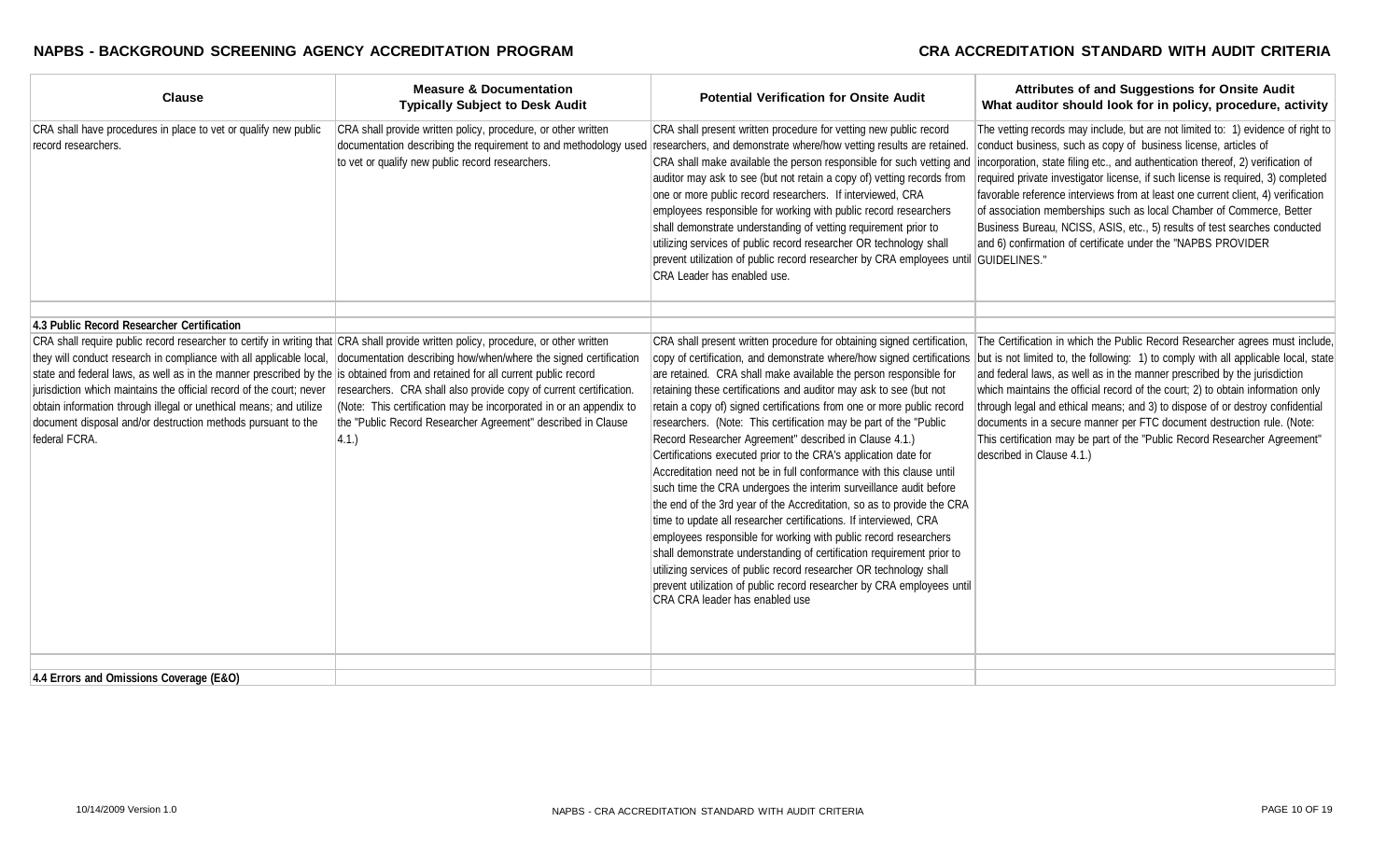| <b>Clause</b>                                                                                                                                                                                                                                              | <b>Measure &amp; Documentation</b><br><b>Typically Subject to Desk Audit</b>                                                                                                                                                                                                                                                                                                                                                                                | <b>Potential Verification for Onsite Audit</b>                                                                                                                                                                                                                                                                                                                                                                                                                                                                                                                                                                                                                                                                                                                                                                                                                                                       | Attributes of and Suggestions for Onsite Audit<br>What auditor should look for in policy, procedure, activity                                                                                                                                                                                                                                                                                                                                                                                                                                                                                                                                                                     |
|------------------------------------------------------------------------------------------------------------------------------------------------------------------------------------------------------------------------------------------------------------|-------------------------------------------------------------------------------------------------------------------------------------------------------------------------------------------------------------------------------------------------------------------------------------------------------------------------------------------------------------------------------------------------------------------------------------------------------------|------------------------------------------------------------------------------------------------------------------------------------------------------------------------------------------------------------------------------------------------------------------------------------------------------------------------------------------------------------------------------------------------------------------------------------------------------------------------------------------------------------------------------------------------------------------------------------------------------------------------------------------------------------------------------------------------------------------------------------------------------------------------------------------------------------------------------------------------------------------------------------------------------|-----------------------------------------------------------------------------------------------------------------------------------------------------------------------------------------------------------------------------------------------------------------------------------------------------------------------------------------------------------------------------------------------------------------------------------------------------------------------------------------------------------------------------------------------------------------------------------------------------------------------------------------------------------------------------------|
| CRA shall obtain proof of public record researcher's Errors and<br>Omissions Insurance. If public record researcher is unable to<br>provide proof of insurance, CRA shall maintain coverage for<br>uninsured and/or underinsured public record researcher. | CRA shall provide written policy, procedure, or other written<br>documentation describing the requirement to and method used to<br>verify public record researcher's Errors and Omissions insurance<br>and that such insurance remains in force. If researcher does not<br>have or cannot prove existing coverage, CRA shall provide copy of<br>CRA's insurance policy which contains E&O coverage for<br>uninsured/underinsured public record researchers. | CRA shall present written procedure for obtaining proof of public<br>record researcher's E&O insurance and demonstrate where/how such<br>proof documentation is retained. CRA shall make available the<br>person responsible for retaining this proof and auditor may ask to see<br>(but not retain a copy of) such proof from one or more public record<br>researchers. In addition, auditor may ask to see (but not retain copy<br>of) CRA's E&O insurance policy in which coverage for<br>uninsured/underinsured public record researchers is provided. If<br>interviewed, CRA employees responsible for working with public<br>record researchers shall demonstrate understanding of E&O<br>requirement prior to utilizing services of public record researcher OR<br>technology shall prevent utilization of public record researcher by<br>CRA employees until CRA CRA Leader has enabled use. | The E&O insurance should be in force and cover CRA and CRA public record<br>researchers. No specific amount is required but a minimum of two million in<br>coverage is recommended.                                                                                                                                                                                                                                                                                                                                                                                                                                                                                               |
| 4.5 Information Security                                                                                                                                                                                                                                   |                                                                                                                                                                                                                                                                                                                                                                                                                                                             |                                                                                                                                                                                                                                                                                                                                                                                                                                                                                                                                                                                                                                                                                                                                                                                                                                                                                                      |                                                                                                                                                                                                                                                                                                                                                                                                                                                                                                                                                                                                                                                                                   |
| CRA shall provide a secure means by which public record                                                                                                                                                                                                    | CRA shall provide written policy, procedure, or other written                                                                                                                                                                                                                                                                                                                                                                                               | CRA shall present written procedure for sending consumer                                                                                                                                                                                                                                                                                                                                                                                                                                                                                                                                                                                                                                                                                                                                                                                                                                             | Security procedures for personally identifiable information should include, but                                                                                                                                                                                                                                                                                                                                                                                                                                                                                                                                                                                                   |
| researchers will receive orders and return search results.                                                                                                                                                                                                 | documentation describing the requirement to and method used to<br>secure and protect consumer information when such information is<br>being transmitted to and returned by public record researchers.                                                                                                                                                                                                                                                       | information to and receiving consumer information from public record<br>researchers. CRA shall make available the person responsible for<br>security of transmitted consumer information and auditor may ask to<br>see demonstration of security tools in use.  For each transmission<br>method, CRA may be asked to demonstrate the security controls<br>which are in use.                                                                                                                                                                                                                                                                                                                                                                                                                                                                                                                          | are not limited to: 1) all transmissions should directed to a named party, 2)<br>all transmissions must be clearly marked as "CONFIDENTIAL" and include a<br>request to notify sender if received by someone other than named party, 3) if<br>faxed, a cover page should always be used and must not contain any<br>personally identifiable information, 4) if faxed, CRA shall have verified<br>receiving fax is in a non-public location, 5) if transmitted using CRA network,<br>such network should be secured using a minimum of 128 SSL, 6) if<br>transmitted via Internet, data shall be encrypted or protected in a comparable<br>manner.                                 |
| 4.6 Auditing Procedures                                                                                                                                                                                                                                    |                                                                                                                                                                                                                                                                                                                                                                                                                                                             |                                                                                                                                                                                                                                                                                                                                                                                                                                                                                                                                                                                                                                                                                                                                                                                                                                                                                                      |                                                                                                                                                                                                                                                                                                                                                                                                                                                                                                                                                                                                                                                                                   |
| CRA shall maintain auditing procedures for quality assurance in<br>regard to their active public record researchers.                                                                                                                                       | CRA shall provide written policy, procedure, or other written<br>documentation describing the requirement to and method used to<br>audit public record researchers in order to actively monitor quality of<br>researcher work.                                                                                                                                                                                                                              | CRA shall present written documentation for auditing public record<br>researchers. CRA shall make available the person responsible for<br>such audits and auditor may ask to see (but not retain copy of) audit<br>results for one or more public record researchers.                                                                                                                                                                                                                                                                                                                                                                                                                                                                                                                                                                                                                                | Audit procedures for public record researchers may include, but are not<br>limited to: 1) an established protocol for auditing researchers, 2) sending<br>research requests where result is already known, 3) how returned results are<br>compared to expected results, and 4) process for dealing with researcher<br>errors up to and including termination of services. It is recommended that<br>test cases be entered in a log with results that may include,: A) date of test,<br>B) unique identifier such as order number or subject name plus last four digits<br>of SSN, C) results returned, D) whether results were as expected, and E) any<br>remedial actions taken. |
| 4.7 Identification Confirmation                                                                                                                                                                                                                            |                                                                                                                                                                                                                                                                                                                                                                                                                                                             |                                                                                                                                                                                                                                                                                                                                                                                                                                                                                                                                                                                                                                                                                                                                                                                                                                                                                                      |                                                                                                                                                                                                                                                                                                                                                                                                                                                                                                                                                                                                                                                                                   |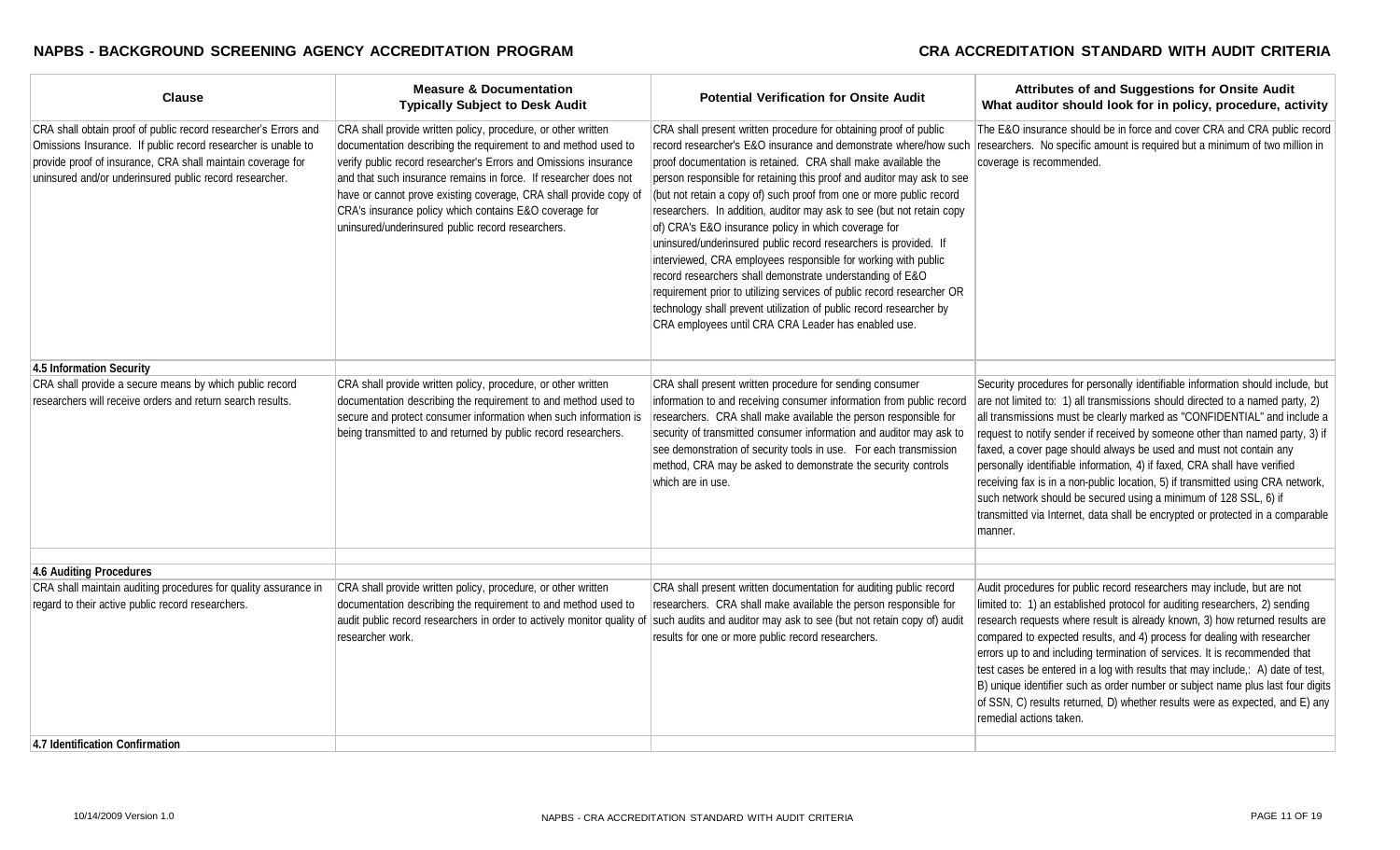| <b>Clause</b>                                                                                                                                                                                                                                                                                                                        | <b>Measure &amp; Documentation</b><br><b>Typically Subject to Desk Audit</b>                                                                                                                                                                                                                                                                                                                                                                                                | <b>Potential Verification for Onsite Audit</b>                                                                                                                                                                                                                                                                                                                                                                                                                                                                                                                                                                                                                                                                                                                                                              | Attributes of and Suggestions for Onsite Audit<br>What auditor should look for in policy, procedure, activity                                                                                                                                                                                                                                                                                                                                                                                                                                                                                                                                                                                                                                                                                                                                                                 |
|--------------------------------------------------------------------------------------------------------------------------------------------------------------------------------------------------------------------------------------------------------------------------------------------------------------------------------------|-----------------------------------------------------------------------------------------------------------------------------------------------------------------------------------------------------------------------------------------------------------------------------------------------------------------------------------------------------------------------------------------------------------------------------------------------------------------------------|-------------------------------------------------------------------------------------------------------------------------------------------------------------------------------------------------------------------------------------------------------------------------------------------------------------------------------------------------------------------------------------------------------------------------------------------------------------------------------------------------------------------------------------------------------------------------------------------------------------------------------------------------------------------------------------------------------------------------------------------------------------------------------------------------------------|-------------------------------------------------------------------------------------------------------------------------------------------------------------------------------------------------------------------------------------------------------------------------------------------------------------------------------------------------------------------------------------------------------------------------------------------------------------------------------------------------------------------------------------------------------------------------------------------------------------------------------------------------------------------------------------------------------------------------------------------------------------------------------------------------------------------------------------------------------------------------------|
| CRA shall follow reasonable procedures to assure maximum<br>possible accuracy when determining the identity of a consumer<br>who is the subject of a record prior to reporting the information.<br>CRA shall have procedures in place to notify client of any<br>adverse information that is reported based on a name match<br>only. | CRA shall provide written policy, procedure, or other written<br>documentation describing procedures used to assure maximum<br>possible accuracy when determining the identity of a consumer who<br>is the subject of a record prior to reporting the information. CRA<br>shall provide written policy, procedure, or other written<br>documentation describing procedures used to notify client of any<br>adverse information that is reported based on a name match only. | CRA shall present written documentation for assuring maximum<br>possible accuracy when determining the identity of a consumer who<br>is the subject of a record prior to reporting the information. CRA shall<br>present written documentation for notifying client of any adverse<br>information that is reported based on a name-match only. CRA<br>shall make available the person responsible for ensuring compliance<br>with CRA's policy in regard to assuring maximum possible accuracy<br>when reporting adverse information based on a name-match only.<br>CRA employees responsible for such identification shall demonstrate<br>knowledge of identification requirement and be able to access current<br>documentation.                                                                          | Recommended procedures may include, but are not limited to: 1) matching a<br>minimum of two identifiers which may include name, date of birth, SSN,<br>current and previous addresses, and/or driver's license number; and/or 2)<br>stating in client report which identifiers were used to conclude a match<br>existed, and/or 3) stating information is based on a name match only, if CRA<br>reports based on single identifier.                                                                                                                                                                                                                                                                                                                                                                                                                                           |
| 4.8 Jurisdictional Knowledge                                                                                                                                                                                                                                                                                                         |                                                                                                                                                                                                                                                                                                                                                                                                                                                                             |                                                                                                                                                                                                                                                                                                                                                                                                                                                                                                                                                                                                                                                                                                                                                                                                             |                                                                                                                                                                                                                                                                                                                                                                                                                                                                                                                                                                                                                                                                                                                                                                                                                                                                               |
| The CRA shall designate a qualified individual(s) or position(s)<br>within the organization responsible for understanding court<br>terminology, as well as understanding the various jurisdictional<br>court differences if CRA reports court records.                                                                               | CRA shall employ or retain a minimum of one person who is<br>responsible for CRA's understanding, implementation, and on-going<br>use of court terminology as well as variances which may exist at<br>the jurisdictional level as evidenced by job description or other<br>documentation. If multiple people are responsible, one person shall<br>hold CRA Leadership role and overall responsibility as evidenced<br>by written job description or other documentation.    | CRA shall present written job description, policy, procedure or other<br>documentation which identifies, by name and/or title, the person<br>responsible for court/jurisdictional knowledge. CRA shall make this<br>person available either in person, by phone OR shall provide a signed<br>affidavit or similar document in which the person has affirmed their<br>responsibility for court/jurisdictional knowledge within the organization<br>and that s/he is qualified to hold such responsibility. If interviewed,<br>this individual shall demonstrate knowledge of court and jurisdictional<br>knowledge as well as identifying resources for additional information.<br>If interviewed, CRA employees shall identify the person(s) who can<br>provide court/jurisdictional expertise when needed. | An individual may be qualified if they have one or more of the following: 1)<br>criminal justice degree, 2) law enforcement experience, 3) legal experience,<br>4) court experience, 5) investigator experience, and/or 6) three years work<br>experience with court records with the current CRA employer or other CRA's.<br>Compliance CRA Leader shall affirm his/her role as being responsible for<br>court/jurisdictional knowledge within the organization and that s/he is qualified<br>to hold such responsibility.                                                                                                                                                                                                                                                                                                                                                   |
|                                                                                                                                                                                                                                                                                                                                      | CRA shall provide qualifications of Court/Jurisdictional Knowledge                                                                                                                                                                                                                                                                                                                                                                                                          | CRA shall provide evidence of qualifications by presenting resume,                                                                                                                                                                                                                                                                                                                                                                                                                                                                                                                                                                                                                                                                                                                                          | IN/A                                                                                                                                                                                                                                                                                                                                                                                                                                                                                                                                                                                                                                                                                                                                                                                                                                                                          |
|                                                                                                                                                                                                                                                                                                                                      | CRA Leader.                                                                                                                                                                                                                                                                                                                                                                                                                                                                 | educational credentials, experience, and/or other documentation.                                                                                                                                                                                                                                                                                                                                                                                                                                                                                                                                                                                                                                                                                                                                            |                                                                                                                                                                                                                                                                                                                                                                                                                                                                                                                                                                                                                                                                                                                                                                                                                                                                               |
| <b>Verification Service Standards</b>                                                                                                                                                                                                                                                                                                |                                                                                                                                                                                                                                                                                                                                                                                                                                                                             | company and that company conducts employment, academic, and/or reference checks on behalf of the CRA and return results to the CRA.<br>Outsourcing criminal record checks to public record field researchers ARE NOT considered "Outsourced Verification Services."                                                                                                                                                                                                                                                                                                                                                                                                                                                                                                                                         | DEFINITION: As used in this section, "Verification" refers to academic, employment, reference, and other checks conducted using information<br>which is not public. "Outsourced Verification Services" (Clause 5.8) refers to a business arrangement in which the CRA contracts with another                                                                                                                                                                                                                                                                                                                                                                                                                                                                                                                                                                                  |
| 5.1 Verification Accuracy                                                                                                                                                                                                                                                                                                            |                                                                                                                                                                                                                                                                                                                                                                                                                                                                             |                                                                                                                                                                                                                                                                                                                                                                                                                                                                                                                                                                                                                                                                                                                                                                                                             |                                                                                                                                                                                                                                                                                                                                                                                                                                                                                                                                                                                                                                                                                                                                                                                                                                                                               |
| CRA shall maintain reasonable procedures to assure maximum                                                                                                                                                                                                                                                                           | CRA shall provide written policy, procedure, or other documentation                                                                                                                                                                                                                                                                                                                                                                                                         | CRA shall make available to auditor tools or systems used (except                                                                                                                                                                                                                                                                                                                                                                                                                                                                                                                                                                                                                                                                                                                                           | CRA may provide information regarding verification accuracy to employees                                                                                                                                                                                                                                                                                                                                                                                                                                                                                                                                                                                                                                                                                                                                                                                                      |
| possible accuracy when obtaining, recording and reporting<br>verification information.                                                                                                                                                                                                                                               | used to reasonably ensure accuracy and thoroughness in the<br>verification process.                                                                                                                                                                                                                                                                                                                                                                                         | actual personally identifiable information) to reasonably ensure<br>verification accuracy. If interviewed, CRA employees responsible for<br>verification accuracy shall demonstrate knowledge of accuracy<br>requirement, describe methodology by which they learn how to obtain<br>accurate verifications. CRA employees responsible for verification<br>accuracy shall be able to access current copy of documentation,<br>AND/OR CRA employees shall identify person/s responsible for<br>accuracy.                                                                                                                                                                                                                                                                                                      | who are responsible for such accuracy by using various methods which may<br>include, but are not limited to: 1) written manuals, 2) online manuals or<br>instructions, 3) classroom training, 4) on-the-job training, and/or availability of<br>expert to provide assistance when needed. If classroom or on-the-job training<br>is used, a training outline or manual may be used. Methods used to<br>reasonably ensure verification accuracy may include, but are not limited to:<br>confirmation of identity through verification of SSN, full name, and/or date of<br>birth; 2) confirmation of information source name, address, and contact<br>information; and 3) soliciting information from a source rather than providing<br>leading information; i.e., asking for job title rather than providing title and that<br>s/he is qualified to hold such responsibility. |
| 10/14/2009 Version 1.0                                                                                                                                                                                                                                                                                                               |                                                                                                                                                                                                                                                                                                                                                                                                                                                                             | NAPBS - CRA ACCREDITATION STANDARD WITH AUDIT CRITERIA                                                                                                                                                                                                                                                                                                                                                                                                                                                                                                                                                                                                                                                                                                                                                      | PAGE 12 OF 19                                                                                                                                                                                                                                                                                                                                                                                                                                                                                                                                                                                                                                                                                                                                                                                                                                                                 |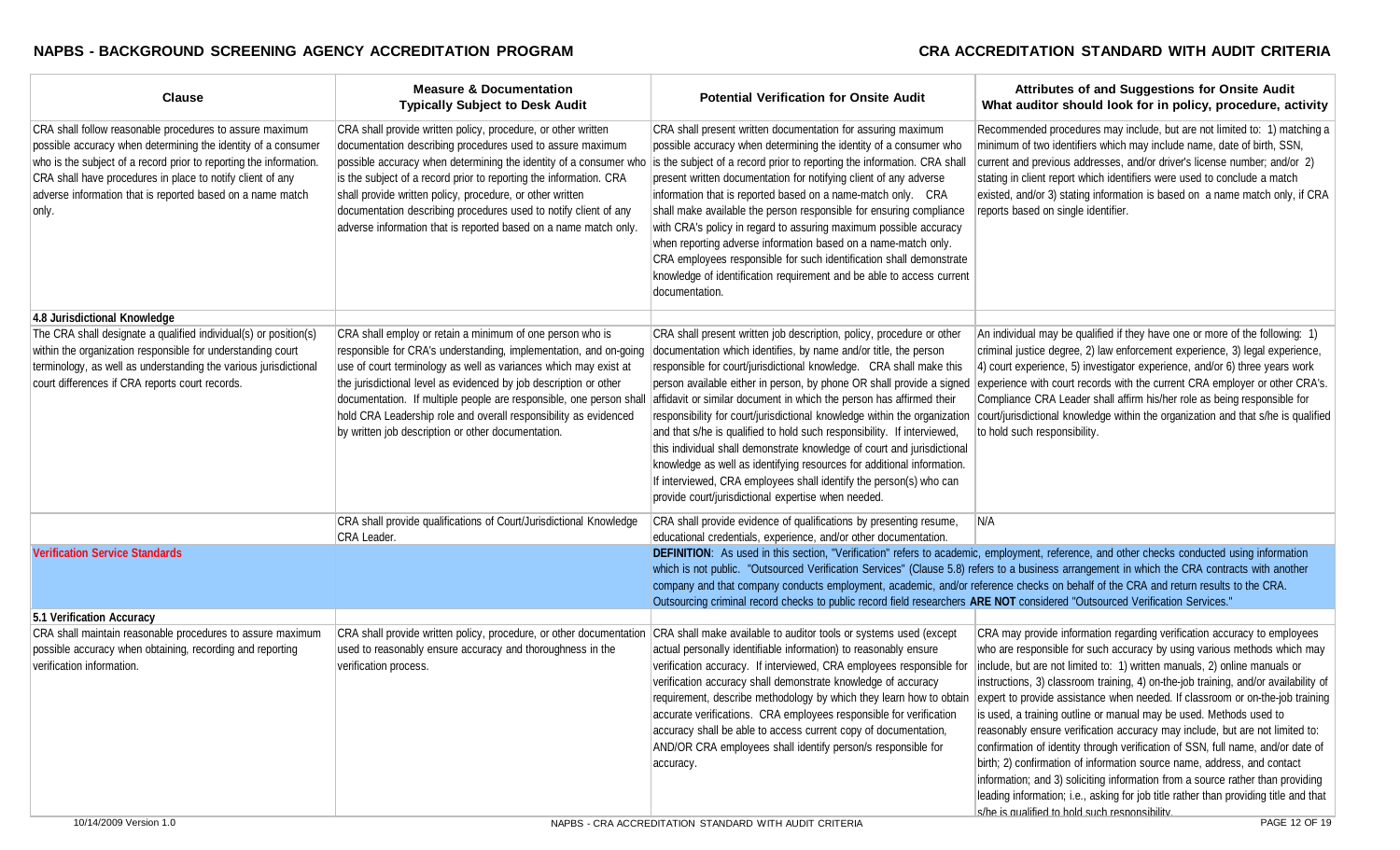| <b>Clause</b>                                                                                                                                                                                                                                                                                              | <b>Measure &amp; Documentation</b><br><b>Typically Subject to Desk Audit</b>                                                                                                                                                                                                                                                                                                                                                      | <b>Potential Verification for Onsite Audit</b>                                                                                                                                                                                                                                                                                                                                                                                                                                                                                                                                                                                                                                                                                                                      | Attributes of and Suggestions for Onsite Audit<br>What auditor should look for in policy, procedure, activity                                                                                                                                                                                                                                                                                                                                                                                                                                                                                                                                                                                                                                                                                                                                                                                                                                                                                                                                                                                            |
|------------------------------------------------------------------------------------------------------------------------------------------------------------------------------------------------------------------------------------------------------------------------------------------------------------|-----------------------------------------------------------------------------------------------------------------------------------------------------------------------------------------------------------------------------------------------------------------------------------------------------------------------------------------------------------------------------------------------------------------------------------|---------------------------------------------------------------------------------------------------------------------------------------------------------------------------------------------------------------------------------------------------------------------------------------------------------------------------------------------------------------------------------------------------------------------------------------------------------------------------------------------------------------------------------------------------------------------------------------------------------------------------------------------------------------------------------------------------------------------------------------------------------------------|----------------------------------------------------------------------------------------------------------------------------------------------------------------------------------------------------------------------------------------------------------------------------------------------------------------------------------------------------------------------------------------------------------------------------------------------------------------------------------------------------------------------------------------------------------------------------------------------------------------------------------------------------------------------------------------------------------------------------------------------------------------------------------------------------------------------------------------------------------------------------------------------------------------------------------------------------------------------------------------------------------------------------------------------------------------------------------------------------------|
| 5.2 Current Employment                                                                                                                                                                                                                                                                                     |                                                                                                                                                                                                                                                                                                                                                                                                                                   |                                                                                                                                                                                                                                                                                                                                                                                                                                                                                                                                                                                                                                                                                                                                                                     |                                                                                                                                                                                                                                                                                                                                                                                                                                                                                                                                                                                                                                                                                                                                                                                                                                                                                                                                                                                                                                                                                                          |
| CRA shall have procedures in place to contact consumer's<br>current employer directly only when authorized by client and/or<br>consumer.                                                                                                                                                                   | CRA shall provide written policy, procedure, or other documentation<br>used to ensure consumer's current employer is not contacted<br>direclty unless consumer and/or client has provided explicit<br>authorization.                                                                                                                                                                                                              | CRA shall make available to auditor tools or systems used (except<br>actual personally identifiable information) to reasonably ensure<br>current employer is not directly contacted without explicit<br>authorization by the consumer and/or client. If interviewed, CRA<br>employees responsible for verification of current employment shall<br>demonstrate knowledge of authorization requirement and describe<br>methodology by which they learn about such requirement. CRA<br>employees responsible for current employer contact shall be able to<br>access current copy of documentation, AND/OR CRA employees<br>shall identify person/s responsible for such contact.                                                                                      | CRA may provide information regarding verification of current employment to<br>employees who are responsible for such verification by using various<br>methods which may include, but are not limited to: 1) written manuals, 2)<br>online manuals or instructions, 3) classroom training, 4) on-the-job training,<br>and/or availability of expert to provide assistance when needed. If classroom<br>or on-the-job training is used, a training outline or manual should be used.<br>Methods used to reasonably ensure consumer's current employer is directly<br>contacted only with authorization may include, but are not limited to: 1)<br>authorization provided on employment application, 2) explicit authorization<br>provided within Disclosure/Authorization signed by consumer, 3) Specific<br>directive provided by client, AND/OR 4) technology shall prevent verification<br>of current employment by CRA employees until CRA Leader has so enabled.                                                                                                                                     |
| 5.3 Diploma Mills                                                                                                                                                                                                                                                                                          |                                                                                                                                                                                                                                                                                                                                                                                                                                   |                                                                                                                                                                                                                                                                                                                                                                                                                                                                                                                                                                                                                                                                                                                                                                     |                                                                                                                                                                                                                                                                                                                                                                                                                                                                                                                                                                                                                                                                                                                                                                                                                                                                                                                                                                                                                                                                                                          |
| When attempting educational verifications from known or<br>suspected diploma mills, CRA shall have procedures in place to<br>advise client of such.                                                                                                                                                        | CRA shall provide written policy, procedure, or other documentation<br>used to reasonably ensure validity of academic institution and<br>advise client of findings when the institution is a known or<br>suspected "diploma mill."                                                                                                                                                                                                | CRA shall make available to auditor tools or systems used to<br>reasonably ensure identification of diploma mills and to advise client<br>when applicable. If interviewed, CRA employees responsible for<br>verification of academic credentials received from diplomas mills and<br>advising client shall demonstrate knowledge of diploma mills and<br>describe methodology by which they learn about such diplomas mills<br>and how to advise clients. CRA employees responsible for<br>verification of academic credentials and advising clients shall be able<br>to access current copy of documentation, AND/OR CRA employees<br>shall identify person/s responsible for such activity.                                                                       | CRA may provide information regarding verification of academic credentials<br>from diploma mills to employees who are responsible for such verification by<br>using various methods which include, but are not limited to: 1) written<br>manuals, 2) online manuals or instructions, 3) classroom training, 4) on-the-<br>job training, and/or availability of expert to provide assistance when needed.<br>If classroom or on-the-job training is used, a training outline or manual should<br>be used. Methods used to reasonably ensure identification of diploma mill<br>include, but are not limited to: 1) a check of CRA's existing database or list of<br>known diploma mills, 2) a check with the council for higher education, 3) state<br>education departments, and/or 4) an internet search of the academic<br>institution. When advising client regarding diploma mills and putting such<br>information in consumer report, CRA shall avoid "absolutes" and rather use<br>language similar to "academic institution appears to be a diploma mill<br>because it sells academic credentials" |
| 5.4 Procedural Disclosures                                                                                                                                                                                                                                                                                 |                                                                                                                                                                                                                                                                                                                                                                                                                                   |                                                                                                                                                                                                                                                                                                                                                                                                                                                                                                                                                                                                                                                                                                                                                                     |                                                                                                                                                                                                                                                                                                                                                                                                                                                                                                                                                                                                                                                                                                                                                                                                                                                                                                                                                                                                                                                                                                          |
| CRA shall provide full disclosure to clients about general<br>business practices regarding number of attempts to verify<br>information, what constitutes an "attempt," locate fees, fees<br>charged by the employer or service provider and standard<br>question formats prior to providing such services. | CRA shall present written policy, procedure, client education<br>material or other written documentation methodology used to<br>provide full disclosure to a client about general business practices<br>regarding number of attempts to verify information, what constitutes<br>an "attempt," locate fees, fees charged by the employer or service<br>provider and standard question formats prior to providing such<br>services. | CRA shall make available to auditor tools or systems used to<br>disclose to client general practices regarding verification practices<br>including attempts to verify, fees, question formats, etc. CRA shall<br>present written procedure for providing information to clients that<br>accurately describes products, including one or more samples of<br>provided documents. If consumer reports are used to demonstrate<br>full and accurate procedural disclosure, all personally identified<br>information shall be redacted and auditor will not retain copy. If<br>interviewed, CRA employees shall demonstrate knowledge that<br>procedural requirements exist, where such requirements are<br>documented AND/OR the person responsible for CRA's products. | CRA shall provide information to employers regarding general verification<br>business practices by using various methods which include, but are not<br>limited to: 1) product descriptions, 2) statement of work documents, 3) written<br>agreements, and/or detail provided in the verification itself. Disclosed<br>information regarding general verification business practices includes, but is<br>not limited to: 1) number of attempts to verify information, 2) what<br>constitutes an "attempt," 3) fees charged by the employer or service provider,<br>and 4) standard question formats.                                                                                                                                                                                                                                                                                                                                                                                                                                                                                                      |
| 5.5 Verification Databases                                                                                                                                                                                                                                                                                 |                                                                                                                                                                                                                                                                                                                                                                                                                                   |                                                                                                                                                                                                                                                                                                                                                                                                                                                                                                                                                                                                                                                                                                                                                                     |                                                                                                                                                                                                                                                                                                                                                                                                                                                                                                                                                                                                                                                                                                                                                                                                                                                                                                                                                                                                                                                                                                          |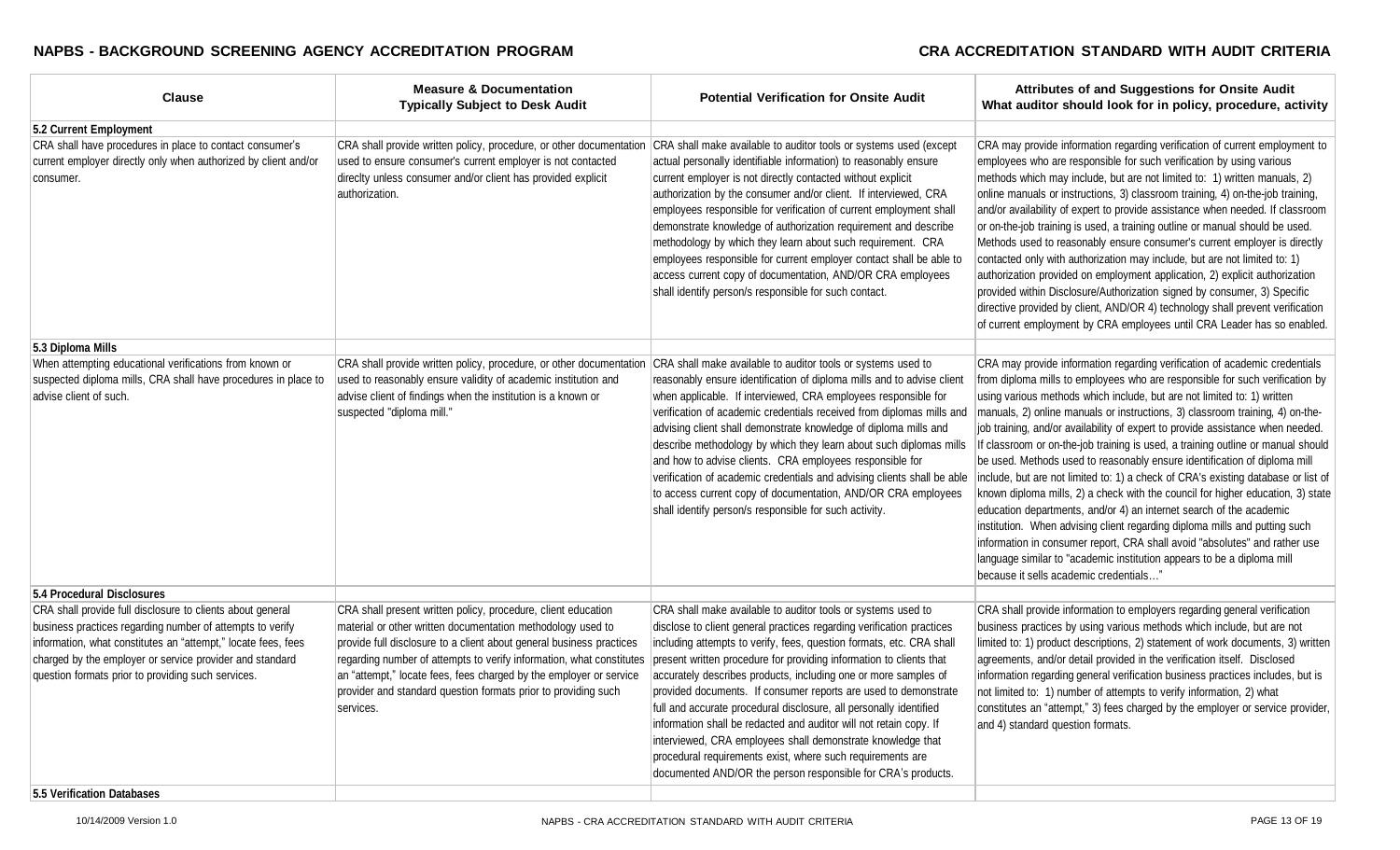| <b>Clause</b>                                                                                                                                                                                                                                    | <b>Measure &amp; Documentation</b><br><b>Typically Subject to Desk Audit</b>                                                                                                                                                                                                                                                                      | <b>Potential Verification for Onsite Audit</b>                                                                                                                                                                                                                                                                                                                                                                                                                                                                                                                                                                                                                                                                                                      | <b>Attributes of and Suggestions for Onsite Audit</b><br>What auditor should look for in policy, procedure, activity                                                                                                                                                                                                                                                                                                                                                                                                                                                                                                                                                                                                                                                                                                                                                                                        |
|--------------------------------------------------------------------------------------------------------------------------------------------------------------------------------------------------------------------------------------------------|---------------------------------------------------------------------------------------------------------------------------------------------------------------------------------------------------------------------------------------------------------------------------------------------------------------------------------------------------|-----------------------------------------------------------------------------------------------------------------------------------------------------------------------------------------------------------------------------------------------------------------------------------------------------------------------------------------------------------------------------------------------------------------------------------------------------------------------------------------------------------------------------------------------------------------------------------------------------------------------------------------------------------------------------------------------------------------------------------------------------|-------------------------------------------------------------------------------------------------------------------------------------------------------------------------------------------------------------------------------------------------------------------------------------------------------------------------------------------------------------------------------------------------------------------------------------------------------------------------------------------------------------------------------------------------------------------------------------------------------------------------------------------------------------------------------------------------------------------------------------------------------------------------------------------------------------------------------------------------------------------------------------------------------------|
| If CRA compiles, maintains and resells employment or<br>educational verification information, CRA shall have procedures<br>in place to ensure that data compiled and stored is accurate,<br>including procedures for handling consumer disputes. | CRA shall present written policy, procedure or other written<br>documentation used to ensure that data compiled and stored is<br>accurate, including procedures for handling consumer disputes. If<br>CRA does not compile, maintain, and resell employment or<br>education information, CRA shall provide written affirmation to that<br>effect. | CRA shall make available to auditor tools or systems used (except<br>actual personally identifiable information) to reasonably ensure data<br>compiled and stored is accurate. If interviewed, CRA employees<br>responsible for accuracy of stored data shall demonstrate knowledge<br>of accuracy requirement and describe methodology used to ensure<br>accuracy. CRA employees responsible for accuracy of stored data<br>shall be able to access current copy of documentation, identify<br>person/s responsible for accuracy of stored data, AND/OR utilize<br>technology to control the addition or deletion of information in the<br>database/s.                                                                                             | This clause addresses organizations that compile information for potential<br>future use or sale. CRA may provide information regarding accuracy of stored<br>data to employees who are responsible for such accuracy by using various<br>methods which include, but are not limited to: 1) written manuals, 2) online<br>manuals or instructions, 3) classroom training, 4) on-the-job training, and/or<br>availability of expert to provide assistance when needed. If classroom or on-<br>the-job training is used, a training outline or manual may be used. Methods<br>used to reasonably ensure accuracy of stored data include, but are not<br>limited to: criteria for inclusion into the database, criteria for redaction from<br>the database, criteria for correcting inaccuracies and handling consumer<br>disputes.                                                                            |
|                                                                                                                                                                                                                                                  |                                                                                                                                                                                                                                                                                                                                                   |                                                                                                                                                                                                                                                                                                                                                                                                                                                                                                                                                                                                                                                                                                                                                     |                                                                                                                                                                                                                                                                                                                                                                                                                                                                                                                                                                                                                                                                                                                                                                                                                                                                                                             |
| 5.6 Use of Stored Data                                                                                                                                                                                                                           |                                                                                                                                                                                                                                                                                                                                                   |                                                                                                                                                                                                                                                                                                                                                                                                                                                                                                                                                                                                                                                                                                                                                     |                                                                                                                                                                                                                                                                                                                                                                                                                                                                                                                                                                                                                                                                                                                                                                                                                                                                                                             |
| If CRA provides investigative consumer reports from stored data, CRA shall present written policy, procedure or other written                                                                                                                    |                                                                                                                                                                                                                                                                                                                                                   | CRA shall make available to auditor tools or systems used (except                                                                                                                                                                                                                                                                                                                                                                                                                                                                                                                                                                                                                                                                                   | CRA may provide information regarding use of stored adverse data to                                                                                                                                                                                                                                                                                                                                                                                                                                                                                                                                                                                                                                                                                                                                                                                                                                         |
|                                                                                                                                                                                                                                                  | CRA shall have procedures in place to ensure the CRA does not documentation to ensure CRA does not provide previously reported                                                                                                                                                                                                                    | actual personally identifiable information) to reasonably ensure that                                                                                                                                                                                                                                                                                                                                                                                                                                                                                                                                                                                                                                                                               | employees who are responsible for using such data by using various                                                                                                                                                                                                                                                                                                                                                                                                                                                                                                                                                                                                                                                                                                                                                                                                                                          |
| provide previously reported adverse information unless it has                                                                                                                                                                                    |                                                                                                                                                                                                                                                                                                                                                   | adverse information stored in CRA's database unless it has been re- adverse data older than 3 months (or less if so required by applicable                                                                                                                                                                                                                                                                                                                                                                                                                                                                                                                                                                                                          | methods which include, but are not limited to: 1) written manuals, 2) online                                                                                                                                                                                                                                                                                                                                                                                                                                                                                                                                                                                                                                                                                                                                                                                                                                |
| if required by state or local law.                                                                                                                                                                                                               | by state or local law. If CRA does not utilize stored data, CRA<br>shall provide written affirmation to that effect.                                                                                                                                                                                                                              | been re-verified within the past three months, or for a shorter time verified within the past three months, or for a shorter time if required  law) in CRA's database is re-verified prior to such information being<br>included in a new consumer report. If interviewed, CRA employees<br>responsible for use of such data shall demonstrate knowledge of 3-<br>month re-verification requirement and describe methodology used to<br>ensure compliance. CRA employees responsible for use of stored<br>data shall be able to access current copy of documentation, shall<br>identify person/s responsible for use of stored data, <b>AND/OR</b><br>technology shall prevent utilization of stored adverse data which is<br>older than 90 days.   | manuals or instructions, 3) classroom training, 4) on-the-job training, and/or<br>5) availability of expert to provide assistance when needed. If classroom or<br>on-the-job training is used, a training outline or manual may be used. Such<br>information and/or training shall include what constitutes "adverse"<br>information for different types of background checks through: 1) definition, 2)<br>examples, and/or 3) by referring CRA employees to designated expert.                                                                                                                                                                                                                                                                                                                                                                                                                            |
| 5.7 Documentation of Verification Attempts                                                                                                                                                                                                       |                                                                                                                                                                                                                                                                                                                                                   |                                                                                                                                                                                                                                                                                                                                                                                                                                                                                                                                                                                                                                                                                                                                                     |                                                                                                                                                                                                                                                                                                                                                                                                                                                                                                                                                                                                                                                                                                                                                                                                                                                                                                             |
| CRA shall have procedures in place to document all verification<br>attempts made and the result of each attempt, in completing all<br>verification services.                                                                                     | CRA shall present written policy, procedure, or other written<br>documentation used to ensure that all attempts made to verify<br>information are fully documented.                                                                                                                                                                               | CRA shall make available to auditor tools, systems, or methods used<br>to capture attempts to verify and related information. If a manual<br>process, CRA shall present written procedure for capturing such<br>information. If consumer reports are used to demonstrate captured<br>attempts and related information, all personally identified information<br>shall be redacted and auditor will not retain copy. If interviewed, CRA<br>employees shall demonstrate knowledge that attempts to verify must<br>be documented, where such requirements are documented, identify<br>the person responsible for CRA's products and processes, <b>AND/OR</b><br>technology shall automatically capture attempts to verify and related<br>information. | CRA may provide information regarding attempts to verify and related<br>information to employees who are responsible for data verification by using<br>various methods which include, but are not limited to: 1) written manuals, 2)<br>online manuals or instructions, 3) classroom training, 4) on-the-job training,<br>and/or availability of expert to provide assistance when needed. If classroom<br>or on-the-job training is used, a training outline or manual may be used.<br>Information regarding attempts to verify should include, but is not limited to:<br>1) date and time of contact or attempted contact, 2) method of contact (such<br>as phone number dialed, fax number used, email address used, address to<br>which information was mailed, etc.), 3) name and title of contact, 4) results of<br>attempt, and 4) the CRA employee who made the attempt or obtained<br>information. |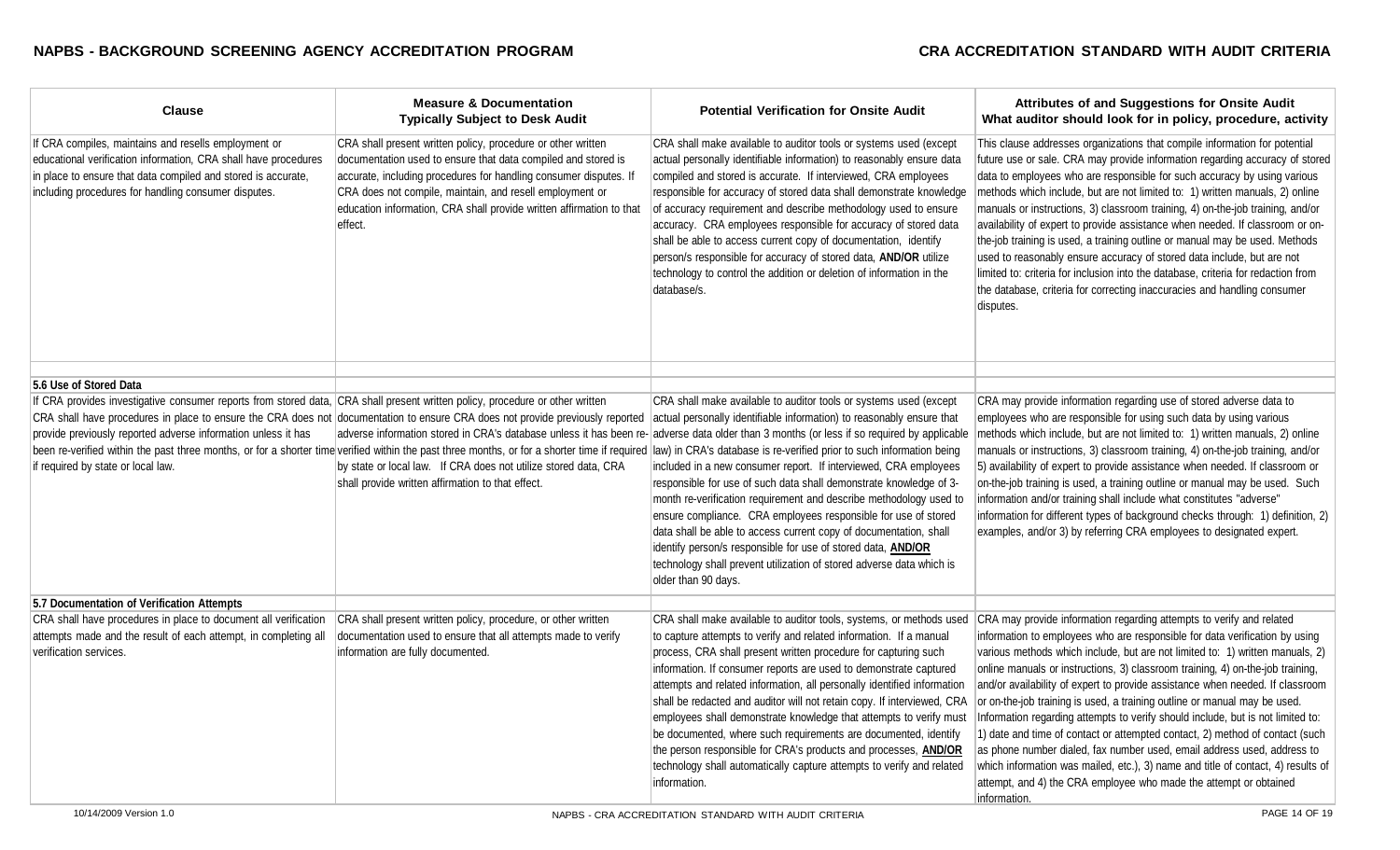| <b>Clause</b>                                                                                                                                                                                                                                                                                                                                                                                                                                                                       | <b>Measure &amp; Documentation</b><br><b>Typically Subject to Desk Audit</b>                                                                                                                                                                                                                                                                                                                  | <b>Potential Verification for Onsite Audit</b>                                                                                                                                                                                                                                                                                                                                                                                                                                                                                                                                                                                                                                                                    | Attributes of and Suggestions for Onsite Audit<br>What auditor should look for in policy, procedure, activity                                                                                                                                                                                                                                                                                                                                                                                                                                                                                                                                                                                                                                                                                                                                                                                                                                                                   |
|-------------------------------------------------------------------------------------------------------------------------------------------------------------------------------------------------------------------------------------------------------------------------------------------------------------------------------------------------------------------------------------------------------------------------------------------------------------------------------------|-----------------------------------------------------------------------------------------------------------------------------------------------------------------------------------------------------------------------------------------------------------------------------------------------------------------------------------------------------------------------------------------------|-------------------------------------------------------------------------------------------------------------------------------------------------------------------------------------------------------------------------------------------------------------------------------------------------------------------------------------------------------------------------------------------------------------------------------------------------------------------------------------------------------------------------------------------------------------------------------------------------------------------------------------------------------------------------------------------------------------------|---------------------------------------------------------------------------------------------------------------------------------------------------------------------------------------------------------------------------------------------------------------------------------------------------------------------------------------------------------------------------------------------------------------------------------------------------------------------------------------------------------------------------------------------------------------------------------------------------------------------------------------------------------------------------------------------------------------------------------------------------------------------------------------------------------------------------------------------------------------------------------------------------------------------------------------------------------------------------------|
|                                                                                                                                                                                                                                                                                                                                                                                                                                                                                     |                                                                                                                                                                                                                                                                                                                                                                                               |                                                                                                                                                                                                                                                                                                                                                                                                                                                                                                                                                                                                                                                                                                                   |                                                                                                                                                                                                                                                                                                                                                                                                                                                                                                                                                                                                                                                                                                                                                                                                                                                                                                                                                                                 |
| 5.8 Outsourced Verification Services                                                                                                                                                                                                                                                                                                                                                                                                                                                |                                                                                                                                                                                                                                                                                                                                                                                               |                                                                                                                                                                                                                                                                                                                                                                                                                                                                                                                                                                                                                                                                                                                   |                                                                                                                                                                                                                                                                                                                                                                                                                                                                                                                                                                                                                                                                                                                                                                                                                                                                                                                                                                                 |
| CRA shall require a signed agreement from all providers of<br>outsourced verification services. The agreement shall clearly<br>outline the scope of services to be provided, verification<br>methodology, documentation of verification efforts, disclosure of<br>findings, time frame for communication and completion of<br>requests, confidentiality requirements, reinvestigation<br>requirements and other obligations as furnishers of information<br>under the federal FCRA. | CRA shall provide written policy, procedure, or other written<br>documentation describing how a signed agreement covering scope<br>of services is obtained from and retained for all current outsourced<br>verification service providers. CRA shall also provide copy of<br>current agreement. If CRA does not utilize stored data, CRA shall<br>provide written affirmation to that effect. | CRA shall present written procedure for obtaining signed agreement,<br>copy of agreement, and demonstrate where/how signed agreements<br>are retained. CRA shall make available the person responsible for<br>obtaining and retaining these agreements and auditor may ask to see<br>(but not retain a copy of) signed agreements from one or more<br>outsourced verification service providers. If interviewed, CRA<br>employees responsible for working with these providers shall<br>demonstrate understanding of requirement for signed agreement prior<br>to utilizing services of provider OR technology shall prevent utilization<br>of provider by CRA employees until CRA CRA Leader has enabled<br>use. | The agreement should include, but is not limited to: 1) the requirement to<br>conduct all verifications in full compliance with applicable law and regulation,<br>2) scope of services provided, 3) methods used to obtain information, 4) time<br>frame for communication and completion of requests, 5) methodology for<br>confirming identity of subject of verification, 6) confidentiality requirements, 7)<br>reinvestigation requirements, 8) documented "attempts to verify" per Clause<br>5.4, 9) background check requirements and acceptable results for provider's<br>employees, and 10) signed non-disclosure agreements from provider's<br>employees. In particular, the agreement should emphasize confidentiality<br>requirements including: A) the legal requirement to treat all consumer<br>information as confidential, B) secure data transmission, and C) secure and<br>timely disposal of confidential information.                                      |
| 5.9 Conflicting Data                                                                                                                                                                                                                                                                                                                                                                                                                                                                |                                                                                                                                                                                                                                                                                                                                                                                               |                                                                                                                                                                                                                                                                                                                                                                                                                                                                                                                                                                                                                                                                                                                   |                                                                                                                                                                                                                                                                                                                                                                                                                                                                                                                                                                                                                                                                                                                                                                                                                                                                                                                                                                                 |
| Should CRA receive information from the verification source<br>subsequent to the delivery of the consumer report, and as a<br>direct result of the initial inquiry, that conflicts with originally<br>reported information, and that new information is received within<br>120 days of the initial report, (or as may be required by law), CRA<br>shall have procedures in place to notify client of such information.                                                              | CRA shall provide written policy, procedure, or other documentation<br>describing how conflicting data, when received within 120 of report<br>completion and as a direct result of original inquiry, is provided to<br>client who originally ordered such report.                                                                                                                             | CRA employees responsible for reporting conflicting data as<br>described in 5.9 shall demonstrate knowledge of proper procedures<br>and be able to access current copy of documentation.                                                                                                                                                                                                                                                                                                                                                                                                                                                                                                                          | CRA may provide information regarding processing and reporting of conflicting<br>data to employees who have this responsibility by using various methods<br>which include, but are not limited to: 1) written manuals, 2) online manuals or<br>instructions, 3) classroom training, 4) on-the-job training, and/or availability of<br>expert to provide assistance when needed. If classroom or on-the-job training<br>is used, a training outline or manual may be used. Information regarding<br>handling and reporting of conflicting data should include, but is not limited to:<br>1) confirmation that conflicting information is specifically related to same<br>consumer, same customer, and original report, 2) verification of the<br>authenticity of the conflicting information and its source, 3) method used to<br>update report, and 4) method used to provide updated information to<br>consumer and customer, and 5) the form in which the update is provided. |
| 5.10 Professional Conduct                                                                                                                                                                                                                                                                                                                                                                                                                                                           |                                                                                                                                                                                                                                                                                                                                                                                               |                                                                                                                                                                                                                                                                                                                                                                                                                                                                                                                                                                                                                                                                                                                   |                                                                                                                                                                                                                                                                                                                                                                                                                                                                                                                                                                                                                                                                                                                                                                                                                                                                                                                                                                                 |
| CRA shall train all employees engaged in verification work on                                                                                                                                                                                                                                                                                                                                                                                                                       | CRA shall provide written policy, procedure, or other documentation                                                                                                                                                                                                                                                                                                                           | CRA shall make available to auditor any materials used to train CRA                                                                                                                                                                                                                                                                                                                                                                                                                                                                                                                                                                                                                                               | CRA may provide information to employees regarding professionalism when                                                                                                                                                                                                                                                                                                                                                                                                                                                                                                                                                                                                                                                                                                                                                                                                                                                                                                         |
| procedures for completing verifications in a professional manner.                                                                                                                                                                                                                                                                                                                                                                                                                   | which instructs all CRA employees engaged in verification work on<br>procedures for completing verifications in a professional manner.                                                                                                                                                                                                                                                        | employees engaged in verification work on professionalism when<br>conducting verifications. If interviewed, CRA employees who conduct<br>such verification work shall describe training which was received.                                                                                                                                                                                                                                                                                                                                                                                                                                                                                                       | conducting verifications by using one or more methods which include, but are<br>not limited to: 1) written material, 2) online training, 3) training<br>classes/webinars, 4) one-on-one training sessions, and/or 5) on-the-job<br>training.                                                                                                                                                                                                                                                                                                                                                                                                                                                                                                                                                                                                                                                                                                                                    |
|                                                                                                                                                                                                                                                                                                                                                                                                                                                                                     |                                                                                                                                                                                                                                                                                                                                                                                               |                                                                                                                                                                                                                                                                                                                                                                                                                                                                                                                                                                                                                                                                                                                   |                                                                                                                                                                                                                                                                                                                                                                                                                                                                                                                                                                                                                                                                                                                                                                                                                                                                                                                                                                                 |
| 5.11 Authorized Recipient                                                                                                                                                                                                                                                                                                                                                                                                                                                           |                                                                                                                                                                                                                                                                                                                                                                                               |                                                                                                                                                                                                                                                                                                                                                                                                                                                                                                                                                                                                                                                                                                                   |                                                                                                                                                                                                                                                                                                                                                                                                                                                                                                                                                                                                                                                                                                                                                                                                                                                                                                                                                                                 |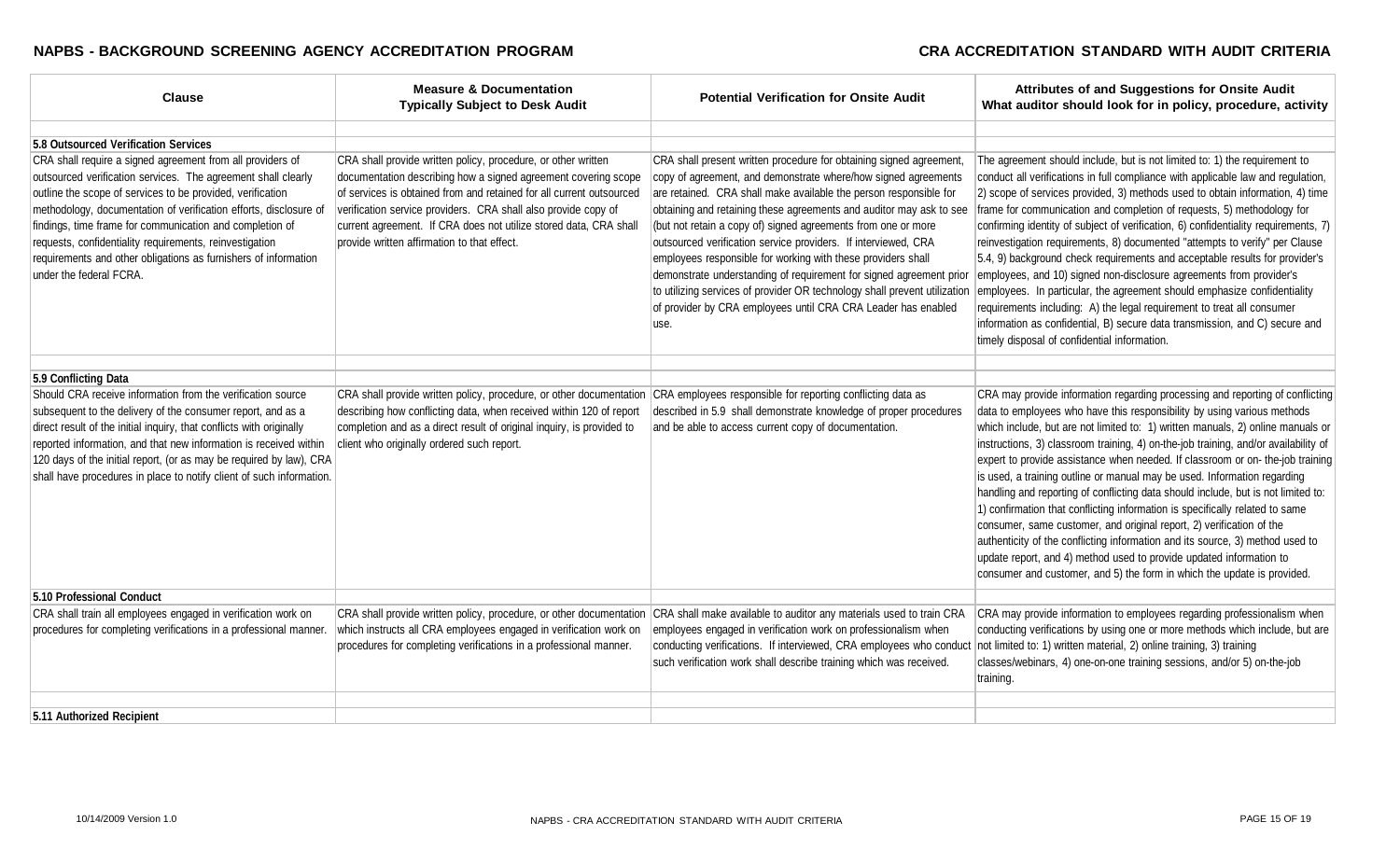| <b>Clause</b>                                                                                                                                                                                                                                                                                                                                            | <b>Measure &amp; Documentation</b><br><b>Typically Subject to Desk Audit</b>                                                                                                                                                                                                                                                                                                                                                                                                                                                                                                                                        | <b>Potential Verification for Onsite Audit</b>                                                                                                                                                                                                                                                                                                                                                                                                                                                                                                                                                                                                                            | Attributes of and Suggestions for Onsite Audit<br>What auditor should look for in policy, procedure, activity                                                                                                                                                                                                                                                                                                                                                                                                                                                                         |
|----------------------------------------------------------------------------------------------------------------------------------------------------------------------------------------------------------------------------------------------------------------------------------------------------------------------------------------------------------|---------------------------------------------------------------------------------------------------------------------------------------------------------------------------------------------------------------------------------------------------------------------------------------------------------------------------------------------------------------------------------------------------------------------------------------------------------------------------------------------------------------------------------------------------------------------------------------------------------------------|---------------------------------------------------------------------------------------------------------------------------------------------------------------------------------------------------------------------------------------------------------------------------------------------------------------------------------------------------------------------------------------------------------------------------------------------------------------------------------------------------------------------------------------------------------------------------------------------------------------------------------------------------------------------------|---------------------------------------------------------------------------------------------------------------------------------------------------------------------------------------------------------------------------------------------------------------------------------------------------------------------------------------------------------------------------------------------------------------------------------------------------------------------------------------------------------------------------------------------------------------------------------------|
| If CRA is requesting verification by phone, fax, email or mail,<br>CRA shall have procedures in place to confirm that verification<br>request is directed to an authorized recipient.                                                                                                                                                                    | CRA shall provide written policy, procedure, or other documentation<br>used to require that verification requests are directed to authorized<br>recipients.                                                                                                                                                                                                                                                                                                                                                                                                                                                         | CRA shall present written procedure for confirming a verification<br>request is being sent to authorized individual. If interviewed, CRA<br>employees responsible for processing verification requests shall<br>demonstrate knowledge of proper authentication procedures and shall<br>be able to access current copy of documentation.                                                                                                                                                                                                                                                                                                                                   | Procedures used to ensure verification requests are sent to an authorized<br>recipient may include, but are not limited to: 1) confirming method used by<br>information source to provide verification information, 2) confirming<br>company/institution name and address matches that provided by consumer,<br>and 3) obtaining name and title of person to whom request will be sent.                                                                                                                                                                                               |
|                                                                                                                                                                                                                                                                                                                                                          |                                                                                                                                                                                                                                                                                                                                                                                                                                                                                                                                                                                                                     |                                                                                                                                                                                                                                                                                                                                                                                                                                                                                                                                                                                                                                                                           |                                                                                                                                                                                                                                                                                                                                                                                                                                                                                                                                                                                       |
| <b>Miscellaneous Business Practices</b>                                                                                                                                                                                                                                                                                                                  |                                                                                                                                                                                                                                                                                                                                                                                                                                                                                                                                                                                                                     |                                                                                                                                                                                                                                                                                                                                                                                                                                                                                                                                                                                                                                                                           |                                                                                                                                                                                                                                                                                                                                                                                                                                                                                                                                                                                       |
| 6.1 Character                                                                                                                                                                                                                                                                                                                                            |                                                                                                                                                                                                                                                                                                                                                                                                                                                                                                                                                                                                                     |                                                                                                                                                                                                                                                                                                                                                                                                                                                                                                                                                                                                                                                                           |                                                                                                                                                                                                                                                                                                                                                                                                                                                                                                                                                                                       |
| Owners, officers, principals and employees charged with the<br>enforcement of company policy must consent to undergo a<br>criminal records check and be found free of convictions for any<br>crimes involving dishonesty, fraud or moral turpitude.                                                                                                      | CRA shall provide written policy, procedure, or other written<br>documentation describing the requirement for and method used to<br>conduct criminal history record checks on owners, principals, and<br>employees charged with enforcement of company policy to confirm<br>these individuals are free of convictions for any crimes involving<br>dishonesty, fraud, or moral turpitude. CRA shall affirm in writing<br>that owners, officers, principals and employees charged with the<br>enforcement of company policy are free of convictions for any<br>crimes involving dishonesty, fraud or moral turpitude. | CRA shall present written procedure for conducting criminal history<br>record checks on owners, principals and employees charged with the<br>enforcement of company policy. CRA shall also demonstrate how<br>results are reviewed for acceptability and where records are retained.<br>CRA shall make available the person responsible for these checks<br>and auditor may ask to see (but not retain a copy of) criminal history<br>check results.                                                                                                                                                                                                                      | This clause refers only to the entity being accreditated and not any parent<br>company. It covers owners, managers, and supervisory personnel who are<br>charged with enforcement of company policy. See Clause 6.10 for all CRA<br>employees. Criminal record checks shall be free of criminal convictions for<br>dishonesty, fraud or moral turpitude.                                                                                                                                                                                                                              |
| 6.2 Insurance                                                                                                                                                                                                                                                                                                                                            |                                                                                                                                                                                                                                                                                                                                                                                                                                                                                                                                                                                                                     |                                                                                                                                                                                                                                                                                                                                                                                                                                                                                                                                                                                                                                                                           |                                                                                                                                                                                                                                                                                                                                                                                                                                                                                                                                                                                       |
| not maintain errors and omission insurance, CRA must self-<br>insure in a manner compliant with its state's insurance<br>requirements.                                                                                                                                                                                                                   | CRA shall maintain errors and omissions insurance. If CRA does CRA shall provide copy of Certificate of Insurance listing errors and None<br>omissions policy coverage amount. If CRA does not maintain<br>errors and omissions insurance, CRA must provide documentation<br>that they have self insured in conformance with state requirements.                                                                                                                                                                                                                                                                    |                                                                                                                                                                                                                                                                                                                                                                                                                                                                                                                                                                                                                                                                           | None                                                                                                                                                                                                                                                                                                                                                                                                                                                                                                                                                                                  |
|                                                                                                                                                                                                                                                                                                                                                          |                                                                                                                                                                                                                                                                                                                                                                                                                                                                                                                                                                                                                     |                                                                                                                                                                                                                                                                                                                                                                                                                                                                                                                                                                                                                                                                           |                                                                                                                                                                                                                                                                                                                                                                                                                                                                                                                                                                                       |
| 6.3 Client Authentication<br>CRA shall have a procedure to identify and authenticate all<br>clients prior to disclosing consumer reports or other consumer<br>information. The procedure shall require the CRA to maintain<br>written records regarding the qualification of each client who<br>receives consumer reports or other consumer information. | CRA shall provide written policy, procedure, or other written<br>documentation describing the requirement for and method used to<br>authenticate clients prior to providing consumer reports or any<br>consumer information to client.                                                                                                                                                                                                                                                                                                                                                                              | CRA shall present written procedure for athenticating new clients, and<br>demonstrate where/how authentication results are retained. CRA<br>shall make available the person responsible for such authentication<br>and auditor may ask to see (but not retain a copy of) authentication<br>records from one or more client companies. If interviewed, CRA<br>employees responsible for providing consumer information to clients<br>shall demonstrate understanding of authentication requirement prior<br>to providing consumer information to clients OR technology shall<br>prevent providing such information to clients until CRA Leader has<br>enabled the process. | Client authentication methods may include, but are not limited to: 1)<br>obtaining evidence of right to conduct business, such as copy of business<br>license, articles of incorporation, state filing etc., and authentication thereof,<br>2) verification of working business phone, fax, email, and website, 3)<br>verification of listing in business directories such as yellow pages, Hoover's,<br>Dun and Bradstreet, etc., and 4) onsite inspection to confirm business facility<br>exterior and interior appearance meet common business norms for this type<br>of business. |
|                                                                                                                                                                                                                                                                                                                                                          |                                                                                                                                                                                                                                                                                                                                                                                                                                                                                                                                                                                                                     |                                                                                                                                                                                                                                                                                                                                                                                                                                                                                                                                                                                                                                                                           |                                                                                                                                                                                                                                                                                                                                                                                                                                                                                                                                                                                       |

**6.4 Vendor Authentication**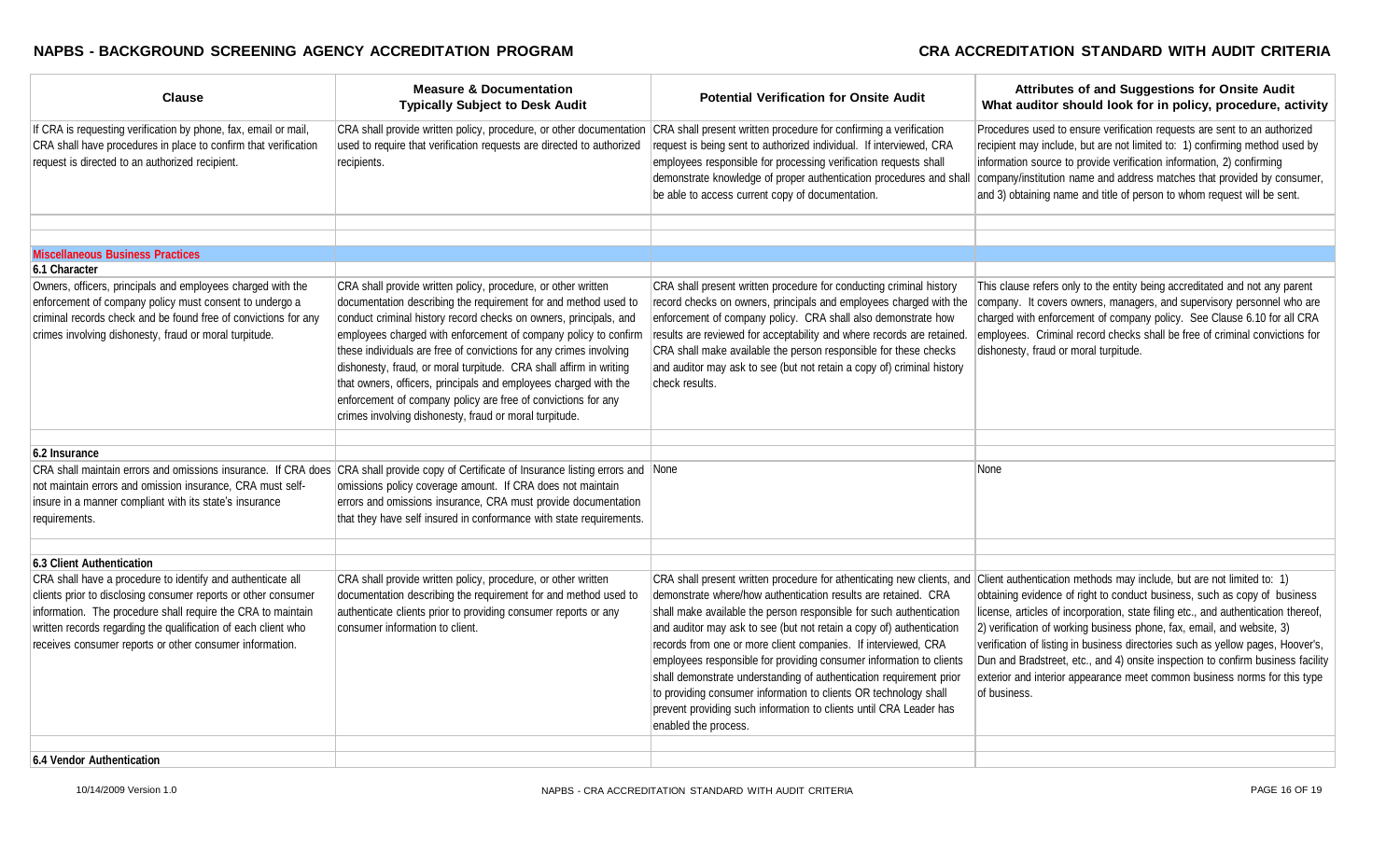| <b>Clause</b>                                                                                                                                                                                                                                                                                                                                                                 | <b>Measure &amp; Documentation</b><br><b>Typically Subject to Desk Audit</b>                                                                                                                                                                                                                                     | <b>Potential Verification for Onsite Audit</b>                                                                                                                                                                                                                                                                                                                                                                                        | Attributes of and Suggestions for Onsite Audit<br>What auditor should look for in policy, procedure, activity                                                                                                                                                                                                                                                                                                                                                                                                                                                                                                                                                                                                                                                                                                                                                                                                                                                                                                                                                                                                               |
|-------------------------------------------------------------------------------------------------------------------------------------------------------------------------------------------------------------------------------------------------------------------------------------------------------------------------------------------------------------------------------|------------------------------------------------------------------------------------------------------------------------------------------------------------------------------------------------------------------------------------------------------------------------------------------------------------------|---------------------------------------------------------------------------------------------------------------------------------------------------------------------------------------------------------------------------------------------------------------------------------------------------------------------------------------------------------------------------------------------------------------------------------------|-----------------------------------------------------------------------------------------------------------------------------------------------------------------------------------------------------------------------------------------------------------------------------------------------------------------------------------------------------------------------------------------------------------------------------------------------------------------------------------------------------------------------------------------------------------------------------------------------------------------------------------------------------------------------------------------------------------------------------------------------------------------------------------------------------------------------------------------------------------------------------------------------------------------------------------------------------------------------------------------------------------------------------------------------------------------------------------------------------------------------------|
| CRA shall have a procedure to identify and authenticate all<br>vendors prior to disclosing consumer information. The procedure<br>shall require the CRA to maintain written records regarding the<br>qualification of each vendor who receives consumer information.                                                                                                          | CRA shall provide written policy, procedure, or other written<br>documentation describing the requirement for and method used to<br>authenticate vendors prior to disclosing any consumer information<br>to vendor.                                                                                              | CRA shall present written procedure for athenticating new vendors,<br>and demonstrate where/how authentication results are retained. CRA<br>shall make available the person responsible for such authentication<br>and, if interviewed, this person shall demonstrate understanding of<br>authentication requirements. Auditor may ask to see (but not retain a<br>copy of) authentication records from one or more vendor companies. | In the case of vendors which are recognized and commonly utilized by CRAs,<br>a signed agreement between the vendor and CRA will suffice as<br>authentication. Such vendors include but are not limited to: major credit<br>bureaus, repositories of education and employment data, motor vehicle<br>record resellers, etc. For unknown vendors, authentication records may<br>include, but are not limited to: 1) onsite inspection results, 2) evidence of<br>right to conduct business, such as copy of business license, articles of<br>incorporation, state filing etc., and authentication thereof, 3) verification of<br>working phone/fax numbers, website, email, 4) reference through a minimum<br>of one independent third-party, and/or 5) previous experience of CRA when<br>working with vendor.                                                                                                                                                                                                                                                                                                              |
| 6.5 Consumer Authentication                                                                                                                                                                                                                                                                                                                                                   |                                                                                                                                                                                                                                                                                                                  |                                                                                                                                                                                                                                                                                                                                                                                                                                       |                                                                                                                                                                                                                                                                                                                                                                                                                                                                                                                                                                                                                                                                                                                                                                                                                                                                                                                                                                                                                                                                                                                             |
| CRA shall develop and implement requirements for what<br>information consumers shall provide as proof of identity prior to<br>providing file disclosure to the consumer. The CRA shall<br>maintain procedures to document the information used to identify information and where record of such authentication is kept.<br>each consumer to whom file disclosure is provided. | CRA shall provide written policy, procedure, or other written<br>documentation describing how/when consumer<br>authentication/identification occurs prior to disclosing consumer                                                                                                                                 | CRA shall present written procedure for confirming consumer's<br>identify prior to providing any consumer information to such person.<br>Auditor may ask to see demonstration of consumer identifcation, how<br>CRA representative confirms identify of consumer, and where record<br>of authenthication is retained.                                                                                                                 | Consumer identification processes may include, but are not limited to<br>confirmation of: 1) full name, 2) date of birth, 3) street address used on<br>application or authorization document, 4) last four digits of SSN, and 5)<br>driver's license number.                                                                                                                                                                                                                                                                                                                                                                                                                                                                                                                                                                                                                                                                                                                                                                                                                                                                |
| 6.6 Document Management                                                                                                                                                                                                                                                                                                                                                       |                                                                                                                                                                                                                                                                                                                  |                                                                                                                                                                                                                                                                                                                                                                                                                                       |                                                                                                                                                                                                                                                                                                                                                                                                                                                                                                                                                                                                                                                                                                                                                                                                                                                                                                                                                                                                                                                                                                                             |
| CRA shall have a written record retention and destruction policy<br>bursuant to the federal FCRA.                                                                                                                                                                                                                                                                             | CRA shall provide written policy, procedure, or other written<br>documentation describing CRA's record retention and destruction<br>practices.                                                                                                                                                                   | CRA shall present written document retention and destruction policy.<br>CRA shall make available the person responsible for document<br>retention and destruction. If interviewed, this person shall<br>demonstrate understanding of retention and destruction requirements.                                                                                                                                                          | CRA's should retain records to comply with the limitation of liability action per<br>the FCRA, which is currently "not later than the earlier of (1) 2 years after<br>the date of discovery by the plaintiff of the violation that is the basis for such<br>liability; or (2) 5 years after the date on which the violation that is the basis for<br>such liability occurs." CRA's are subject to the FTC's document destruction<br>rule which currently requires secure destruction through means that are<br>reasonable and appropriate to prevent the unauthorized access to or use of<br>information in a consumer report. For example, establishing and complying<br>with policies to: burn, pulverize, or shred papers so that the information<br>cannot be read or reconstructed; destroy or erase electronic files or media<br>containing consumer report information so that the information cannot be<br>read or reconstructed; or conduct due diligence and hire a document<br>destruction contractor to dispose of material specifically identified as<br>consumer report information consistent with the Rule. |
| 6.7 Employee Certification                                                                                                                                                                                                                                                                                                                                                    |                                                                                                                                                                                                                                                                                                                  |                                                                                                                                                                                                                                                                                                                                                                                                                                       |                                                                                                                                                                                                                                                                                                                                                                                                                                                                                                                                                                                                                                                                                                                                                                                                                                                                                                                                                                                                                                                                                                                             |
| CRA shall require all workers to certify they will adhere to the<br>confidentiality, security and legal compliance practices of the<br>CRA.                                                                                                                                                                                                                                   | CRA shall provide written policy, procedure, or other written<br>documentation describing how/when CRA obtains from all<br>employees a certification in which employee agrees to adhere to<br>the CRA's confidentiality, security, and legal compliance practices<br>and where such certifications are retained. | CRA shall present written procedure for obtaining employee written<br>certification that employee will adhere to CRA's confidentiality,<br>security, and legal compliance practices. If questioned, CRA<br>employees shall confirm they were required to provide this<br>certification. Auditor may ask to see, but not retain copy of, the<br>certification signed by one or more employees.                                         | Certification language may include, but is not limited to, agreement by<br>employee to: 1) hold, use, and destroy all client and consumer information in<br>a secure manner, 2) provide consumer information to third parties only after<br>following defined authentication procedures, 3) abide by physical security<br>practices, 4) abide by information security practices, and 5) follow all<br>compliance practices of the CRA.                                                                                                                                                                                                                                                                                                                                                                                                                                                                                                                                                                                                                                                                                      |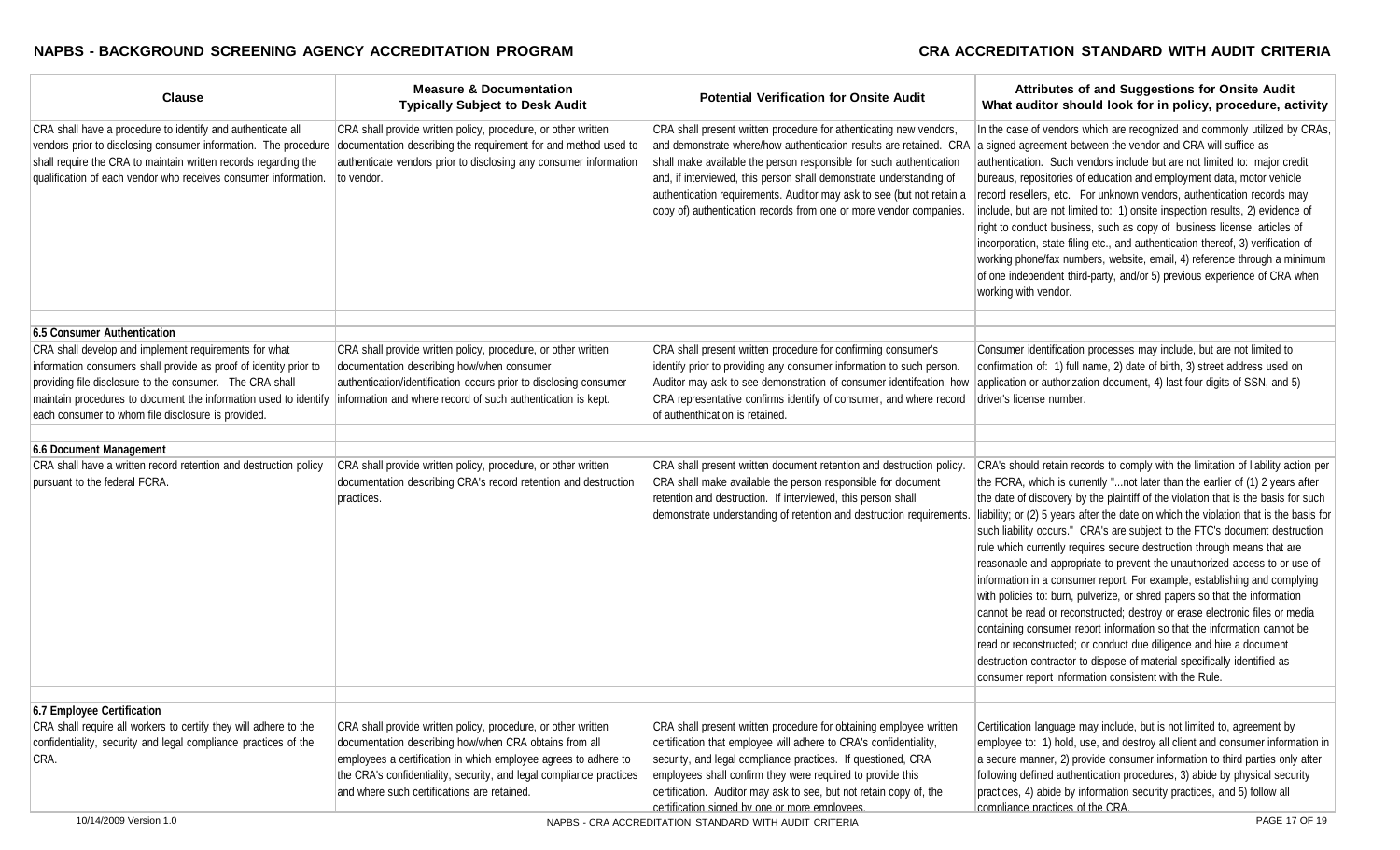| <b>Clause</b>                                                                                                                                                                                                                                                                                                                                                                                                                                                                                                                                                                               | <b>Measure &amp; Documentation</b><br><b>Typically Subject to Desk Audit</b>                                                                                                                                                                                                                                                               | <b>Potential Verification for Onsite Audit</b>                                                                                                                                                                                                                                                                                                                                                                                                                                                                    | Attributes of and Suggestions for Onsite Audit<br>What auditor should look for in policy, procedure, activity                                                                                                                                                                                                                                                                                                                                                                                                                                                                                                                      |
|---------------------------------------------------------------------------------------------------------------------------------------------------------------------------------------------------------------------------------------------------------------------------------------------------------------------------------------------------------------------------------------------------------------------------------------------------------------------------------------------------------------------------------------------------------------------------------------------|--------------------------------------------------------------------------------------------------------------------------------------------------------------------------------------------------------------------------------------------------------------------------------------------------------------------------------------------|-------------------------------------------------------------------------------------------------------------------------------------------------------------------------------------------------------------------------------------------------------------------------------------------------------------------------------------------------------------------------------------------------------------------------------------------------------------------------------------------------------------------|------------------------------------------------------------------------------------------------------------------------------------------------------------------------------------------------------------------------------------------------------------------------------------------------------------------------------------------------------------------------------------------------------------------------------------------------------------------------------------------------------------------------------------------------------------------------------------------------------------------------------------|
| 6.8 Worker Training                                                                                                                                                                                                                                                                                                                                                                                                                                                                                                                                                                         |                                                                                                                                                                                                                                                                                                                                            |                                                                                                                                                                                                                                                                                                                                                                                                                                                                                                                   |                                                                                                                                                                                                                                                                                                                                                                                                                                                                                                                                                                                                                                    |
| CRA shall provide training to all workers on confidentiality,<br>security and legal compliance practices of the CRA.                                                                                                                                                                                                                                                                                                                                                                                                                                                                        | CRA shall provide written policy, procedure, or other documentation<br>which describes the requirement for and methodology used to train<br>CRA employees on the confidentialiy, security, and legal<br>compliance procedures of the CRA.                                                                                                  | CRA shall present written procedure for providing training to<br>employees regarding confidentiality, security and legal compliance<br>practices of CRA. CRA shall make available to auditor any materials<br>used for such training. If interviewed, CRA employees shall describe<br>training which was received.                                                                                                                                                                                                | CRA may provide training to employees regarding confidentiality, security,<br>and legal compliance practices by using one or more methods which include,<br>but are not limited to: 1) written material, 2) online training, 3) training<br>classes/webinars, 4) one-on-one training sessions, and/or 5) on-the-job<br>training.                                                                                                                                                                                                                                                                                                   |
| 6.9 Visitor Security                                                                                                                                                                                                                                                                                                                                                                                                                                                                                                                                                                        |                                                                                                                                                                                                                                                                                                                                            |                                                                                                                                                                                                                                                                                                                                                                                                                                                                                                                   |                                                                                                                                                                                                                                                                                                                                                                                                                                                                                                                                                                                                                                    |
| CRA shall utilize a visitor security program to ensure visitors do<br>not have access to consumer information.                                                                                                                                                                                                                                                                                                                                                                                                                                                                              | CRA shall provide written policy, procedure, or other documentation<br>which describes the visitor security program and how visitors are<br>prevented from accessing consumer information.                                                                                                                                                 | prevents access to consumer information. CRA shall make available<br>theperson responsible for visitor security program. This person shall<br>be able to describe and/or provide documentation related to visitor<br>security and access control. If questioned, CRA employees shall<br>demonstrate knowledge of visitor security policy.                                                                                                                                                                         | CRA shall present written procedure for ensuring visitor security which Visitor security policy must include method/s wihch prevent visitors from<br>accessing consumer information. These methods may include, but are not<br>limited to: 1) use of sign in/out registry, 2) issuance of temporary badges, 3)<br>situations in which a CRA employee must escort the visitor, 4) controlled<br>access to systems and data, and 5) controlled access to areas of facility in<br>which consumer information is readily available on screens or hard<br>copy.                                                                         |
| 6.10 Employee Criminal History                                                                                                                                                                                                                                                                                                                                                                                                                                                                                                                                                              |                                                                                                                                                                                                                                                                                                                                            |                                                                                                                                                                                                                                                                                                                                                                                                                                                                                                                   |                                                                                                                                                                                                                                                                                                                                                                                                                                                                                                                                                                                                                                    |
| CRA shall conduct a criminal records check on all employees<br>with access to consumer information when such searches can be which describes the requirement for and methodology used to<br>conducted without violating state or federal law. These searches<br>shall be conducted at least once every two years for the duration with access to consumer information when such criminal record<br>of their employment. Criminal offenses shall be evaluated to<br>determine initial or continued employment based upon their<br>access to consumer information and state and federal laws. | conduct criminal record checks every two years on all employees<br>searches may be conducted without violating state or federal law.<br>The documentation shall describe how results of these checks are<br>evaluated in relation to employee's access to consumer<br>information, state/federal law, and initial or continued employment. | CRA shall provide written policy, procedure, or other documentation CRA shall present written procedure for conducting a criminal records<br>check every two years on all employees with access to consumer<br>information. CRA shall make available the person responsible for<br>retaining these reports and auditor may ask CRA to demonstrate<br>where/how reports are retained as well as to see (but not retain a<br>copy of) completed criminal records check report from one or more<br>employees.        | The evaluation of employee criminal check results and employment/continued<br>employment must comply with applicable state or federal law in relation to<br>work performed by the CRA and licenses held by the CRA (such as private<br>investigator). The evaluation of employee criminal check results may also<br>include, but are not limited to: 1) position employee holds or will hold with<br>CRA, 2) the nature of the offense/s, 3) the time elapsed since the offense/s<br>occurred, 4) the conduct of the employee since the offense/s, 5) evidence of<br>rehabilitation, and 6) employment history.                    |
| 6.11 Quality Assurance                                                                                                                                                                                                                                                                                                                                                                                                                                                                                                                                                                      |                                                                                                                                                                                                                                                                                                                                            |                                                                                                                                                                                                                                                                                                                                                                                                                                                                                                                   |                                                                                                                                                                                                                                                                                                                                                                                                                                                                                                                                                                                                                                    |
| CRA shall have procedures in place to reasonably ensure the<br>accuracy and quality of all work product.                                                                                                                                                                                                                                                                                                                                                                                                                                                                                    | CRA shall provide written policy, procedure, or other documentation<br>describing the methods used to reasonably ensure the accuracy<br>and quality of all work product.                                                                                                                                                                   | to auditor tools or systems used (except actual personally identifiable<br>information) to reasonably ensure accuracy and quality in all work<br>product. If interviewed, CRA employees responsible for work product<br>shall demonstrate knowledge of accuracy and quality requirements,<br>describe methods used to ensure quality and accuracy, shall be able<br>to access current copy of documentation, and shall identify person/s<br>responsible for providing on-the-job quality and accuracy leadership. | CRA shall present procedures which are in place to reasonably ensure CRA may provide information regarding quality and accuracy of work product<br>the accuracy and quality of all work product. CRA shall make available to employees who are responsible for such quality and accuracy by using<br>various methods which include, but are not limited to: 1) written manuals, 2)<br>online manuals or instructions, 3) classroom training, 4) on-the-job training,<br>and/or availability of expert to provide assistance when needed. If classroom<br>or on-the-job training is used, a training outline or manual may be used. |
| 6.12 Responsible Party                                                                                                                                                                                                                                                                                                                                                                                                                                                                                                                                                                      |                                                                                                                                                                                                                                                                                                                                            |                                                                                                                                                                                                                                                                                                                                                                                                                                                                                                                   |                                                                                                                                                                                                                                                                                                                                                                                                                                                                                                                                                                                                                                    |
|                                                                                                                                                                                                                                                                                                                                                                                                                                                                                                                                                                                             |                                                                                                                                                                                                                                                                                                                                            |                                                                                                                                                                                                                                                                                                                                                                                                                                                                                                                   |                                                                                                                                                                                                                                                                                                                                                                                                                                                                                                                                                                                                                                    |